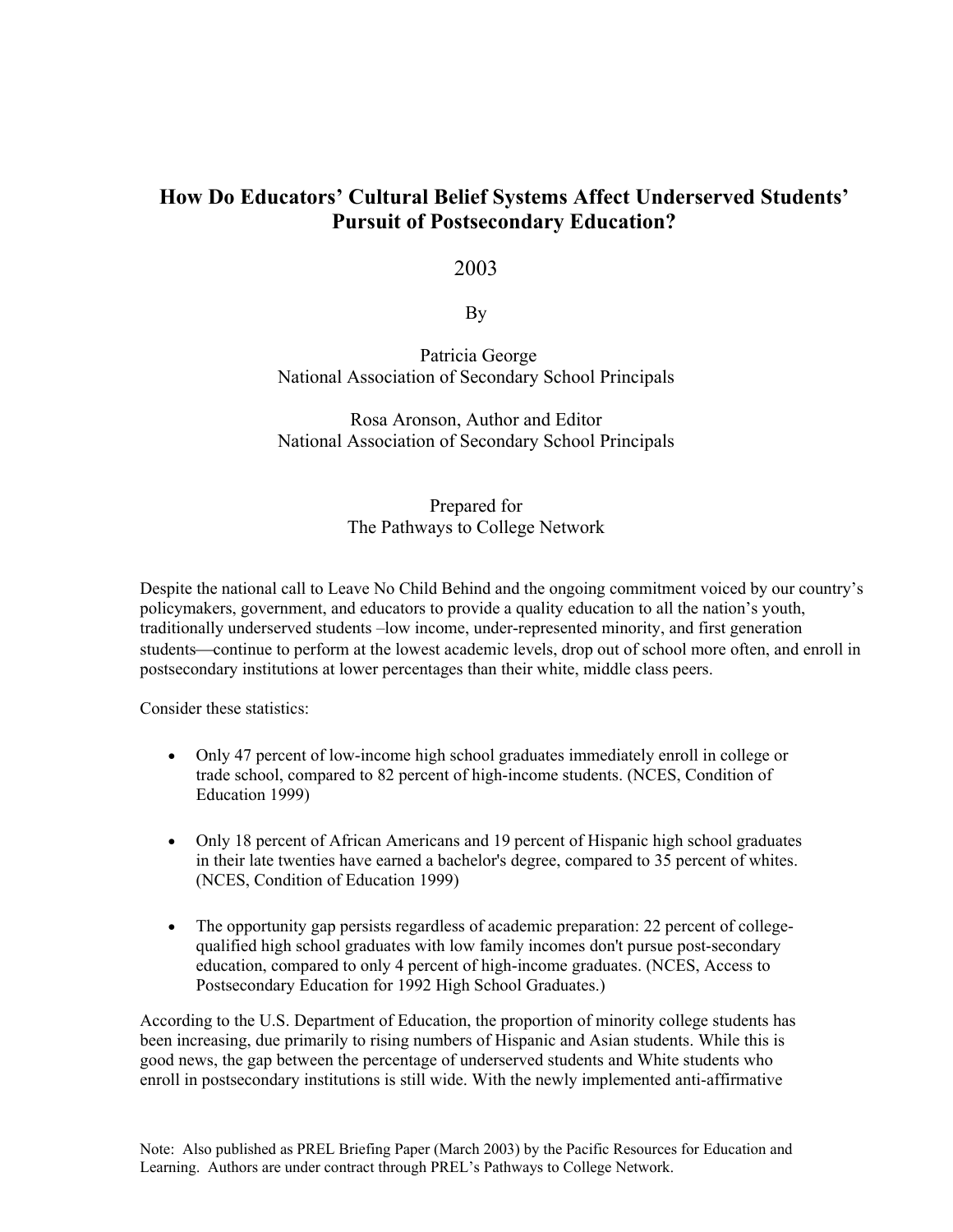action legislation being passed in states such as California and Texas, that gap will most likely grow even more.

|                                   | Total<br>enrolled<br>by 1994 | Other, less than<br>4-year<br>institution | Public 2-<br>year<br>institution | Any 4-year<br>institution |
|-----------------------------------|------------------------------|-------------------------------------------|----------------------------------|---------------------------|
| <b>TOTAL</b>                      | 75.2                         | 4.4                                       | 25.7                             | 45.1                      |
| Family Income                     |                              |                                           |                                  |                           |
| Low (less than<br>\$25K)          | 63.5                         | 5.6                                       | 25.4                             | 32.5                      |
| Middle $(\$25,000$ to<br>\$74,999 | 79.3                         | 4.2                                       | 27.9                             | 47.2                      |
| High (\$75,000 or<br>more)        | 93.1                         | 2.4                                       | 14.1                             | 76.5                      |
|                                   |                              |                                           |                                  |                           |
| Race-ethnicity                    |                              |                                           |                                  |                           |
| Asian/Pacific<br>Islander         | 86.2                         | 3.6                                       | 28.4                             | 54.2                      |
| Black, non-Hispanic               | 71.3                         | 6.2                                       | 22.7                             | 42.4                      |
| Hispanic                          | 70.6                         | 5.7                                       | 34.3                             | 30.5                      |
| White, non-<br>Hispanic           | 75.9                         | 4                                         | 24.8                             | 47.1                      |
|                                   |                              |                                           |                                  |                           |

# **Table 1. Percent of 1992 high school seniors who enrolled in postsecondary education by 1994, by family income, race/ethnicity, and parents' education**

What prevents underserved students from pursuing postsecondary education? The Pathways to College Network was founded, in part, to determine why more low-income, underserved students are not enrolling in college and to improve college access and success for underserved youth. Although several factors may affect students' pursuit of postsecondary education, this document examines the role educators' expectations play in creating barriers to college access and recommends strategies for opening pathways for students.

A close look at what really goes on in schools and classrooms reveals that instead of an atmosphere of high expectations and conviction that all students can and should achieve, many of our schools perpetuate deeply rooted cultural beliefs that actually create barriers to student access to and success in postsecondary education.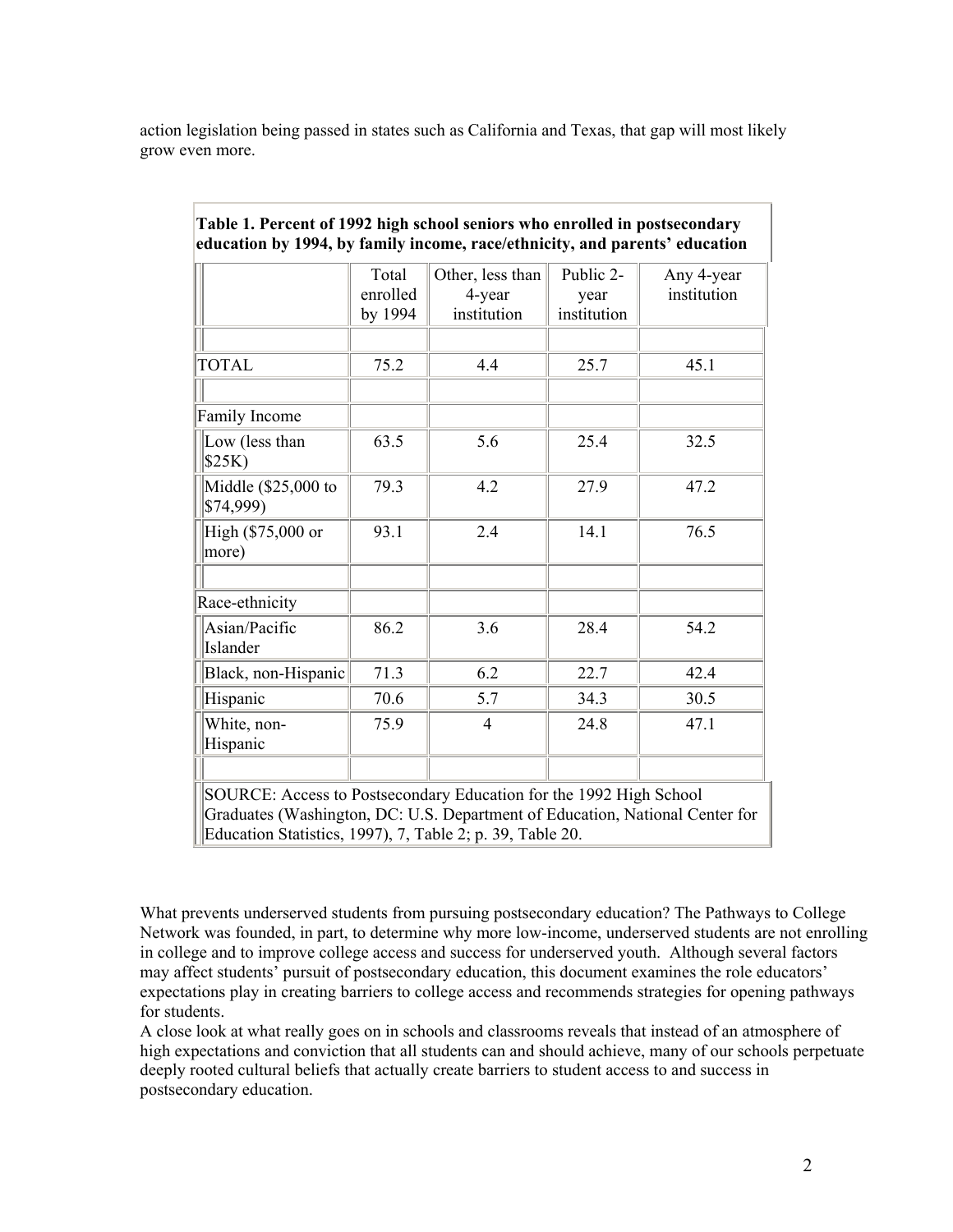The belief systems that emanate from our culture shape the way we think, live, act, and interact with each other and with those outside our culture. Our expectations and cultural belief systems reflect our values and perspectives and at the same time can close our minds to accepting other ways of thinking and doing (McQuillan 1998). Although the United States is called the great melting pot and the land of opportunity—a place where all citizens have an opportunity to succeed—the predominant culture is grounded in and shaped by white, middle class values and expectations*.* Those who do not succeed (by white, middle class standards) have not worked hard enough to overcome whatever barriers they have encountered. In other words, underserved students who do not go on to postsecondary education have only themselves to blame. But what obligation, if any, do our schools have to ensure all students have the same opportunities—and help compensate for those who walk through their doors at great disadvantage—whether economically, socially, physically, or culturally?

#### **Teacher Expectations in Schools**

Most schools are organized as bureaucracies with well-defined procedures for dealing with students, for dealing with teachers, and for working with the community. These procedures determine who will be allowed to participate in the educational process, how they will be treated and expected to behave, how their performance will be judged, and down what path they will be directed once they leave the school.

While these procedures may seem equitable, there still is, to a certain extent, a hidden curriculum in schools—underlying, unpublished rules—that emanate from the cultural beliefs of those who work in the schools and those who set policy for them. No teacher explicitly teaches it, no school or community outwardly espouses it, but it is there, displayed through how students are taught, how they are treated, what guidance they receive, and what resources they are allocated. Our schools are controlled by and therefore reflect the dominant White culture. Therefore, the dominant White culture determines how minorities are treated in schools (Ogbu 1988). Those students who "conform" will be nurtured and helped to succeed while those who look or act differently will be tolerated, or ignored, or even discarded.

This idea of schooling to maintain the status quo is prevalent in the research and has been echoed in many ways by such theorists as Michael Apple (1978), who suggests schools function to distribute to select students, the "high status" knowledge and cultural resources that separate them from other students.

Some assert that one goal of this hidden curriculum is also the replication of the country's economic structure and status quo—in other words, there is a deliberate attempt to maintain inequality based on race and class (Apple 1990; Bowles and Gintis 1976; Giroux 1988). Bowles and Gintis (1976) contend that groups of students, sorted largely on race and class differences, receive different educational experiences based on the occupations they are expected to assume within the existing class structure. So, in essence, schools educate students in a way that maintains our society's class system. What's more, they contend, lower-class students' rejection of the education system is to be expected, as they, too, are focused on maintaining their place in society.

The victims of this hidden curriculum are the traditionally underserved students who struggle every day to overcome cultural bias and racial stereotypes that set them apart from their White peers. Gandara (1999) suggests African American, Latino, and Native American students often have different learning opportunities because of their ethnic and socioeconomic backgrounds—opportunities dictated by the predominant cultural beliefs of our society, which, in turn, translate into teacher expectations. In fact, she proposes that the most important single factor in the under-representation of these students in higher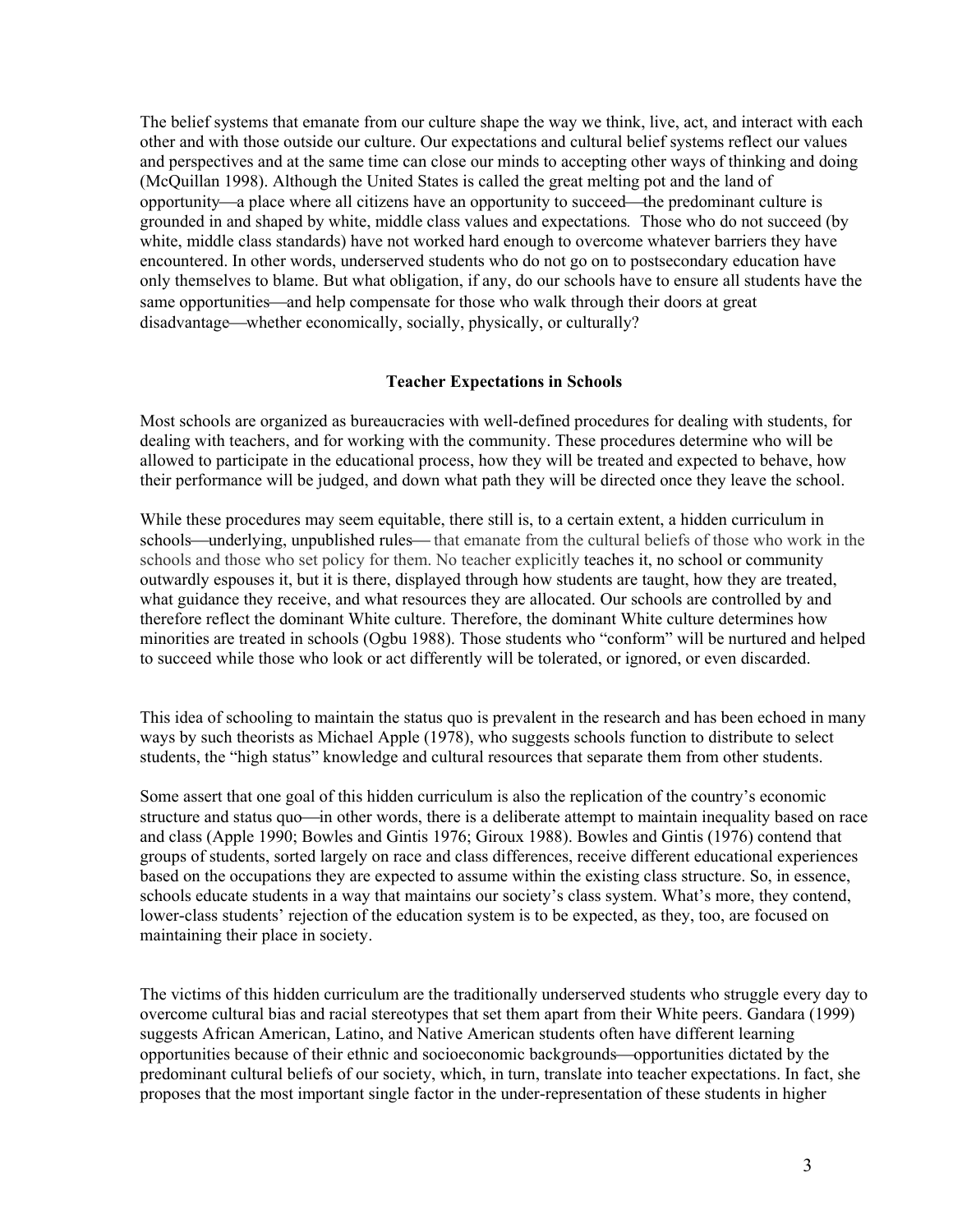education may be the gap in achievement between these students on the one hand and White and Asian students on the other.

 "We, as educators, silence the voices of many of our students if they do not fit into the mainstream of unearned privilege (white middle class), and then discount the voices of those who are silenced. We move them to the margins and ignore them."(Patricia Schmuck, *Invisible and Silent Along the Blue Highway*)

Like all of us, educators bring their own cultural beliefs to their schools. It is through the lens of these beliefs that they assess students' abilities, judge their potential for achievement, and help decide their futures by opening doors or closing them.

#### **Lowered Expectations, Diminished Opportunities**

Unfortunately, the stereotypes Americans hold of specific races and ethnic groups have not disappeared through the generations. While we teach about tolerance and equality and express outrage at open acts of discrimination, results of a study by David Williams of the University of Michigan revealed that 45 percent of the Whites surveyed believed that Blacks are "lazy"; 29 percent said Blacks are "unintelligent"; fewer than one in five considered Blacks to be hard workers; and 56 percent said Blacks would rather live on welfare than work (Peterkin, et al 2001).

Data from National Opinion Research Center reveal that in general, Americans evaluate minority groups more negatively than Whites in general. Respondents were asked to evaluate on a scale of one to seven characteristics of a variety of groups—whites, Jews, African Americans, Asian Americans, Latino/as, and southern whites. These characteristics included intelligence, laziness, and motivation to be self-sufficient. African Americans and Latinos were ranked last or next to last on almost every characteristic measured (AACU 1998).

Gans (1997) suggests that American policymakers avoid dealing with the poverty issue by labeling the poor as morally deficient and undeserving, and therefore not worthy of help. After all, since in the United States anyone can improve his or her social and economic if they want to, there most be something wrong with those who "choose" to remain in poverty.

#### **Preconceived Notions**

l

l

Stereotypes of non-Whites are carried into the school and classroom. Although they might not make their beliefs public, educators have been heard to profess that: all African American male students are gang members; African American and Latino students use confrontation to get what they want; minority students cheat because that is how they "get along" in "our" society; minority parents really don't care whether their children get a good education; Native American students are all children of alcoholics and most likely will follow in their parents' footsteps; Asian students are self-motivated "wiz kids" who excel because, unlike some of their peers, they are raised to respect educators and education (Feng 1994, Lipman 1998).

Some teachers believe that students from poverty fail to achieve because they lack motivation. An offshoot of this "deficit model" is that teachers have low expectations for students whom they believe are simply unable to meet high expectations. They tend to demand less academically and behaviorally, which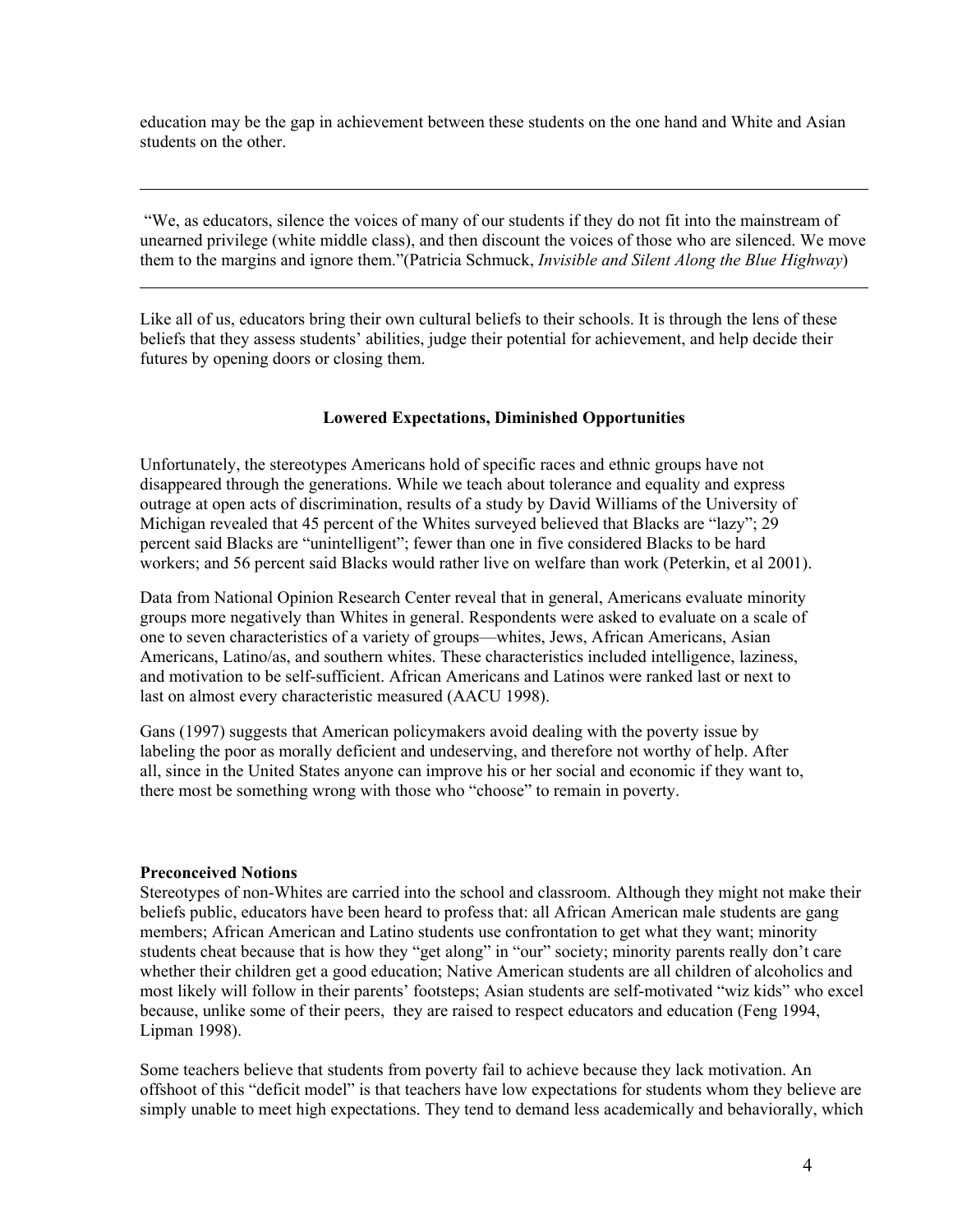translates into fewer opportunities to achieve and decreased chance of graduating and going on to higher education.

A teacher at a low-income school said of her students: "We need to tell them, 'You're not all going to college.' Some are not college material and we should tell them that. They should set lower goals and follow them." (Lipman 1998, p. 226).

With respect to poverty and race, Orlando Patterson analyzed why Blacks in Jamaica achieved to higher levels than Blacks in the United States, given that Blacks in Jamaica lived in such terrible poverty compared to those in the United States. He determined that "the fundamental assumption in the Caribbean on the part of those Black teachers who taught me…was that we were teachable….No one doubted for a moment that the students could not be taught: not the students, their parents, or teachers." (Hirsch 1996, p.102)

In the August 8, 2001 issue of *Education Week*, Julian Weissglass, director of the National Coalition for Equity in Education, contends: "although no one is born prejudiced, many of the assumptions, values, and practices of people and institutions hinder the learning of students of color and students from lowsocioeconomic classes. Race and class biases in particular are major causes of differential success…."

As early as kindergarten, teachers may determine future learning opportunities for students based on culturally related expectations for good students. For example, at a kindergarten teacher's first meeting with students, she evaluated her students' abilities based on what she considered to be desirable traits. The factors she used to determine the student's academic ability were all tied to socioeconomic class – dress, cleanliness and behavior.Those who conformed with her views of acceptability were considered "fast learners" and those who didn't were considered "slow learners." The fast learners received the majority of the instructional time, rewards, and attention, while the slow learners were continuously disciplined and received no academic support (Rist 2001).

The academic support teachers provide within the classroom is also related to their expectations of students—and it is often differentiated based on beliefs and expectations, related to race, ethnicity, and socioeconomic class. In the classroom, teachers tend to call on those students whom they perceive to be more able learners and engage them more actively in the learning process. They are more likely to provide extra time and help to these students because they expect these students to learn and grow and succeed. On the other hand, teachers tend to become impatient and ignore students whom they don't believe are able to achieve to the level of the others in the classroom (Gandara, 1999; Brophy and Good, 1974). Often, these lower expectations—and differentiated learning opportunities—are related to cultural beliefs about the academic ability of the students.

# **Culture Clashes in School and Classroom**

 $\overline{a}$ 

l

While the rise of multicultural education and the increase in the diversity of our schools have attempted to make cultural differences less of an issue, schools remain, for the most part, based on a white middle class values, belief systems and expectations. So, while there may be banners proclaiming Black History Month and advertising multicultural fairs, many educators still expect their students to conform to the White, middle class mold. Weissglass (2001) contends that this kind of racism has led to "the unquestioned acceptance by the [education] institution of White, middle class values." (p. 49).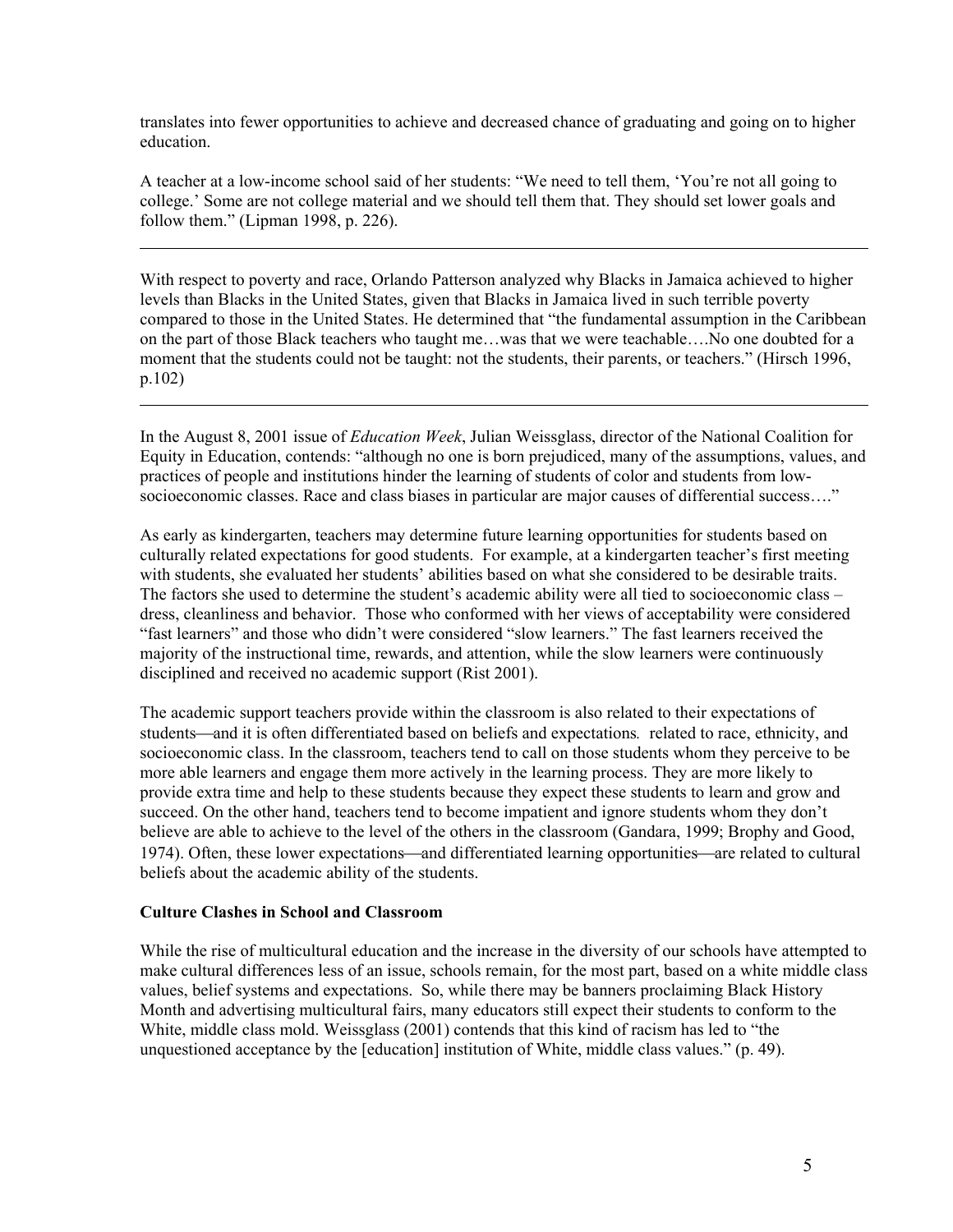When students' home culture and the school's culture are very different, educators can easily misunderstand students' behavior and in response to these differences, use instructional strategies and discipline that actually are at odds with the students' cultural or community norms (Delpit 2001).

For example, many African-American boys are raised in such a way that they are highly physical and desire interaction. Therefore, a classroom that promotes interaction and movement may better suit the learning styles of African American boys. If this is not the educator's preference, and if the teacher reads the students' very social behavior as intentionally disruptive, then she or he might focus on disciplining those students rather than teaching them (Delpit 2001).

Similarly, according to Delpit, Latino girls frequently have trouble speaking out or exhibiting their knowledge in a gender-mixed setting and as a result, often defer to boys. Unaware of this culture-based behavior, teachers are likely to insist that all learning groups are gender-mixed or assume that because a female Latino student doesn't contribute to class discussions, she doesn't know the answers. As another example, in many Native American communities there is a prohibition against speaking for someone else. So strong is this prohibition within the Native American culture, according to Delpit, these students may find it difficult to summarize other's works and thoughts, and instead express their own opinions even when instructed not to do so.

Assumptions and expectations about Asian-Americans students' high academic abilities and respect for education affect the way educators teach and interact with them as well. Feng (1994) suggests that the 'whiz kids' image is a misleading stereotype of Asian students that masks their individuality and may conceals academic problems. If Asian students are viewed as "naturally smart," teachers are less likely to monitor them closely and realize when they do need assistance.

Differences in language and verbal expression related to culture can also create differentiated opportunities for students in the classroom. English sociologist Basil Bernstein suggested that social classes express themselves differently using language. The same can, indeed, be said for different ethnic and racial groups. Unfortunately, educators often equate students' use of non-standard English with ignorance or rebellion, thus reacting to these students in a different way. They may lower their expectations of the students (considering them too ignorant to speak proper English) or they may focus more on how the students express themselves rather than what they are expressing.

But students who are uncomfortable with or not used to speaking standard English—either because English is not their first language or because they have been raised in an environment colored by distinctly different speech patterns and means of expression—may feel thrust into an uncomfortable environment in which they must focus not only on learning content, but communicating that knowledge in a way that may seem alien and there difficult to do to the satisfaction of the teacher. Some teachers go so far as to belittle these students in front of their peers or ignore them completely. As a result, students may lose confidence in themselves as well as their motivation to learn.

Most schools—even those with dress codes—have distinct groups of students who define themselves largely by their dress. For example, the "jocks" wear name-brand athletic apparel, the punks sport tricolored hair and body piercings, and the preps wear khakis and button down shirts. Educators and fellow students make assumptions about these students based on their dress and treat them according to their own biases regarding that particular group.

This appearance-based judgment, combined with general assumptions about race and ethnicity, can have detrimental affects on the students' academic experience. For example, Lipman (1998) shares that when a high-achieving African American "inner city" student attending a white middle class suburban school wore overalls with one strap undone, he was suspended for 10 days because the teacher believed the un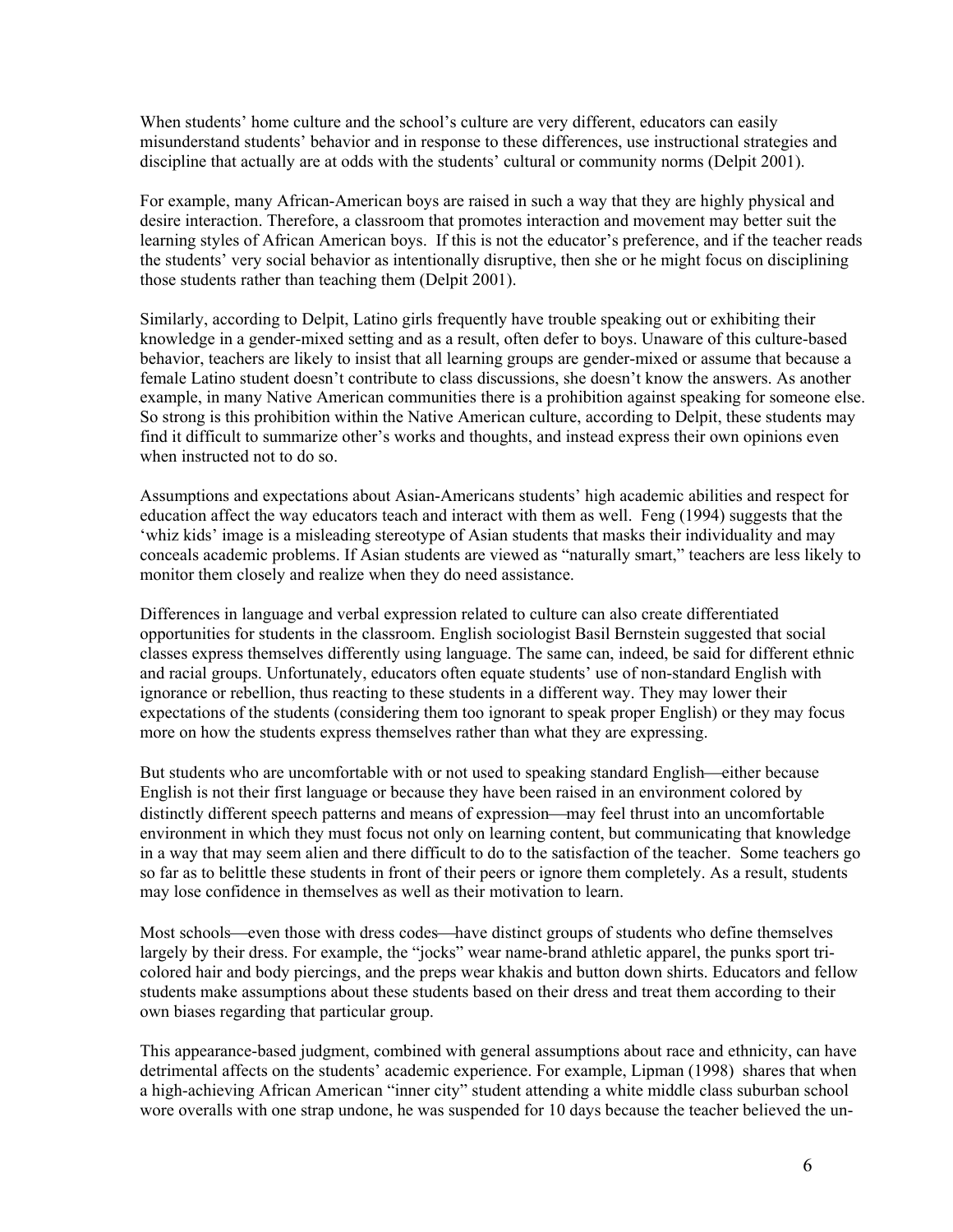buckled strap denoted gang membership. Nothing in the student dress code forbade unbuckled overall straps, and students in other middle class schools wore their overalls that way without consequence, but this teacher acted on an assumption based on the combination of her preconceived beliefs.

Steele (1997) proposed that one reason many minorities may perform poorly or do not participate at all in academic activities is because they do not want to risk confirming the stereotype that they are intellectually inferior. Rather than risk getting the answer wrong, they will not attempt to answer questions at all or will use unacceptable behavior to move the focus away from academics. They may express their disinterest in academic success whether that is a true reflection of their feelings or not. As well, some underserved students, African American males in particular, believe that even if they do succeed in school, racism in American society will limit their opportunities to reach the same level of success as Whites (Mahiri 1998). Their attitude, then, is "why bother?"

Students who do not feel welcome in a school may try to disassociate themselves from the school and the schoolwork, responding to what they may see as racism or classism by losing interest. Because some underserved students may not want to be considered a part of the majority or dominant group, they may openly resist the rules and values of the dominant culture. For example, they may create a "counterculture" with their dress and language to set themselves apart from the mainstream and in a sense challenge the power of the educators (Ogbu 1988). They may openly resist the rules and values of the dominant culture by being late to class or not doing their homework. Sometimes culture simply "wins out" over education. Fine (1991) relates the story of a Puerto Rican student who feigned his inability to read so he could be "with his people" in the lower-tracked classes. He was more comfortable in those surroundings and was willing to place that comfort and sense of belonging above academic achievement.

Some minority students suppress their cultural heritage and become "raceless," working hard to conform to the expected language and behavior of the school. Unfortunately, these students may be accused by their peers of "acting White" and ostracized from their own groups. The same may be true of the White students who change to be accepted by the African American students (Rist 1979; Steinberg 1996). At the same time, students themselves are struggling with their own cultural identities and finding their "place" in the school community and society. They may feel pressured to conform to White middle class values and beliefs at the expense of their own cultural or family beliefs in order to "succeed" academically.

If underserved students do choose to adapt to or adopt a culture that is different than their own but that is more acceptable within the school, they must not only learn and master those acceptable behaviors and attitudes, they must also create for themselves what in some ways is a new identity that integrates the home and school cultures. This process requires them to make decisions about which cultural values and practices to adopt and which to, in essence, discard. This "new identity" can create friction between the student and his or her peers and between the student and his or her family and community.

Students take cues from their teachers' attitudes and actions. Students who know they are expected to do well and who receive the extra support are more likely to achieve; students who perceive that they are not expected to do well usually don't; and students who achieve despite expectations that they won't are "regarded negatively by the teacher." In this way, many students tend to "live up to" their teachers' expectations of them (Sprinthall, Sprinthall, and Oja 1998).

Because they have already decided many underserved students are unable or unwilling to achieve, many educators simply give up on them, making little or no effort to know these students on a personal level. This lack of interest is compounded in larger urban schools by lack of time and opportunity to get to know students. As well, while some minority teachers might better connect with underserved students, many of these teachers have been "educated out" of the minority culture and are seen as "acting white."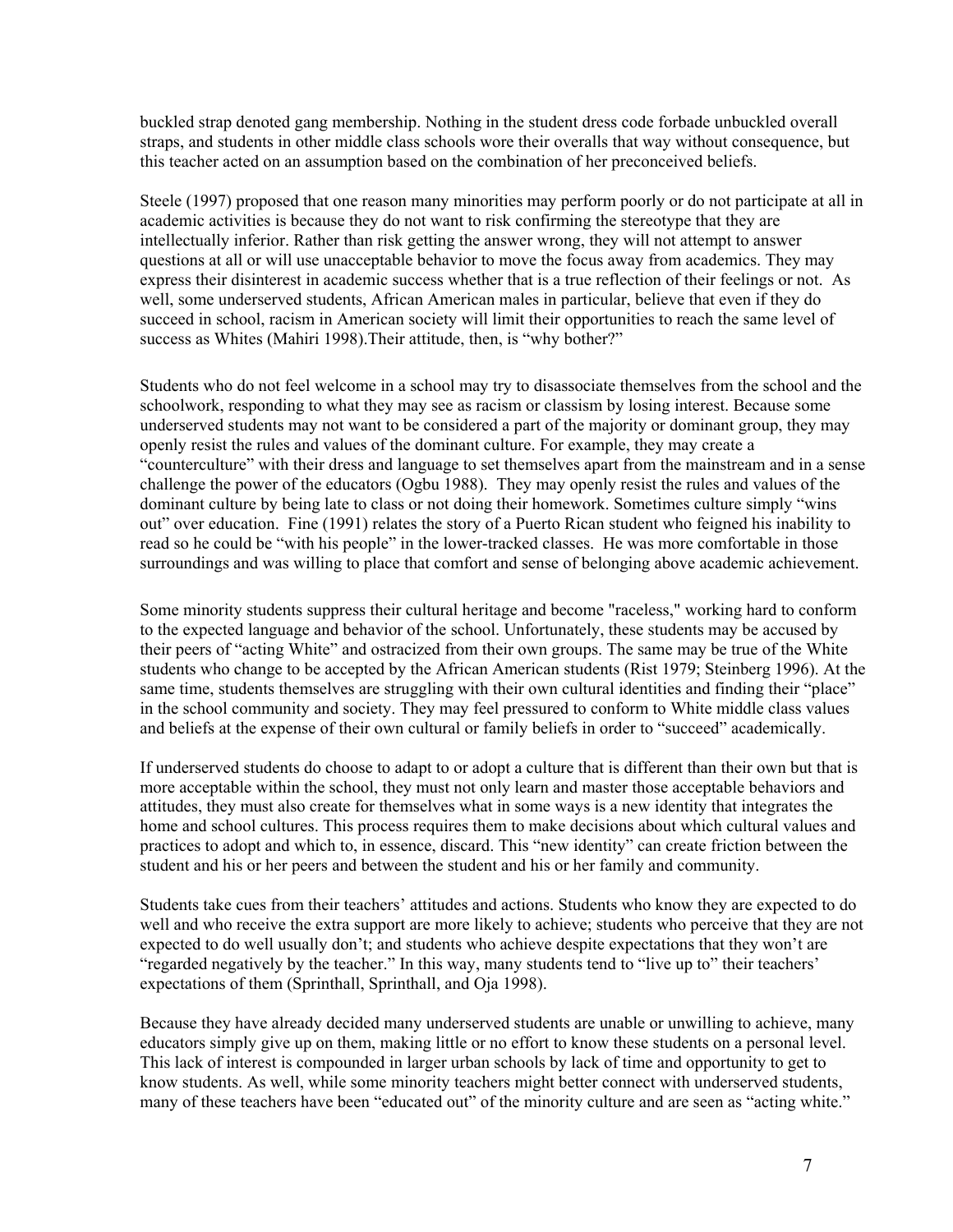Students no longer identify with them and they have a hard time identifying with the students (Spindler 1997).

#### **In Summary**

The academic success of underserved students depends on their experiences within the education system. These experiences are influenced by the degrees to which their own culture and language are acknowledged and integrated into the school program, how engaged they become and are encouraged to become, and how well educators support underserved students in instruction, guidance, and assessment.

#### **Less Rigor, Less Guidance, Less Support**

Adelman suggests that no single factor predicts college completion for underserved students more than the rigor of the courses taken in high school (Adelman 1999). When teachers hold low expectations for students or do not believe that students can learn based on their race or class, teachers may provide a less rigorous curriculum and fewer opportunities for students to excel. As a result, these students are less academically prepared for college.

#### **Tracking for Failure**

The phenomenon of tracking students based on expectations of ability is widespread and perhaps more than any other school structure has been criticized for providing—and even legitimizing—unequal education. Originally, tracking was meant as a way for students with varying abilities and interests to have a different curriculum and educational features geared toward their academic level (Oakes 1985). The contention was that students who achieve academically cannot be challenged if they are in a class with students who need remediation. At the same time, students who need extra help cannot receive it if the class is moving too quickly for them to master basic concepts.

According to Oakes (1985): "My hunch is that, given the circumstances of placement decisions, factors often influenced by race and class—dress, speech patterns, ways of interacting with adults, and other behaviors—often do affect subjective judgments of academic aptitude and probably academic futures, and that educators allow this to happen quite unconsciously. We know that these kinds of recommendations often result in more disproportionate placements of students from various racial groups and social classes than do placements by test scores alone. Poor and minority kids end up more often in the bottom groups; middle and upper class whites more often are at the top." (p. 13).

In an interview with *Educational Leadership*, (Scherer 1992), Jonathan Kozol said, "…Tracking is so utterly predictive. The little girl who gets shoved into the low reading group in  $2<sup>nd</sup>$  grade is very likely to be the child who is urged to take cosmetology instead of algebra in the  $8<sup>th</sup>$  grade, and most likely to be in vocational courses, not college courses in the  $10<sup>th</sup>$  grade, if she hasn't dropped out by then." He adds that African American children are three times as likely as White children to be tracked into special-needs classes but only half as likely to be put in gifted programs. Sadly, some teachers even believe they are doing underserved students a favor by labeling them at-risk so they won't feel so pressured to achieve.

Thus, tracking can create barriers to student achievement and to postsecondary opportunities. Students assigned to low tracks have fewer opportunities to acquire higher-level academic competencies; they spend less time on academic tasks and more time on remediation and low-level activities; and teachers have lower expectations of them. As a result, students often have lower expectations of themselves. Students in lower tracks seem to accept that they have been placed in a lower track because that is where they belong. They do not blame or resent the school for the placement; in fact, students in lower tracks express the same satisfaction with the school as the higher-track students. The difference in attitudes is related to students' perceptions of their own capabilities and their aspirations for the future. Students in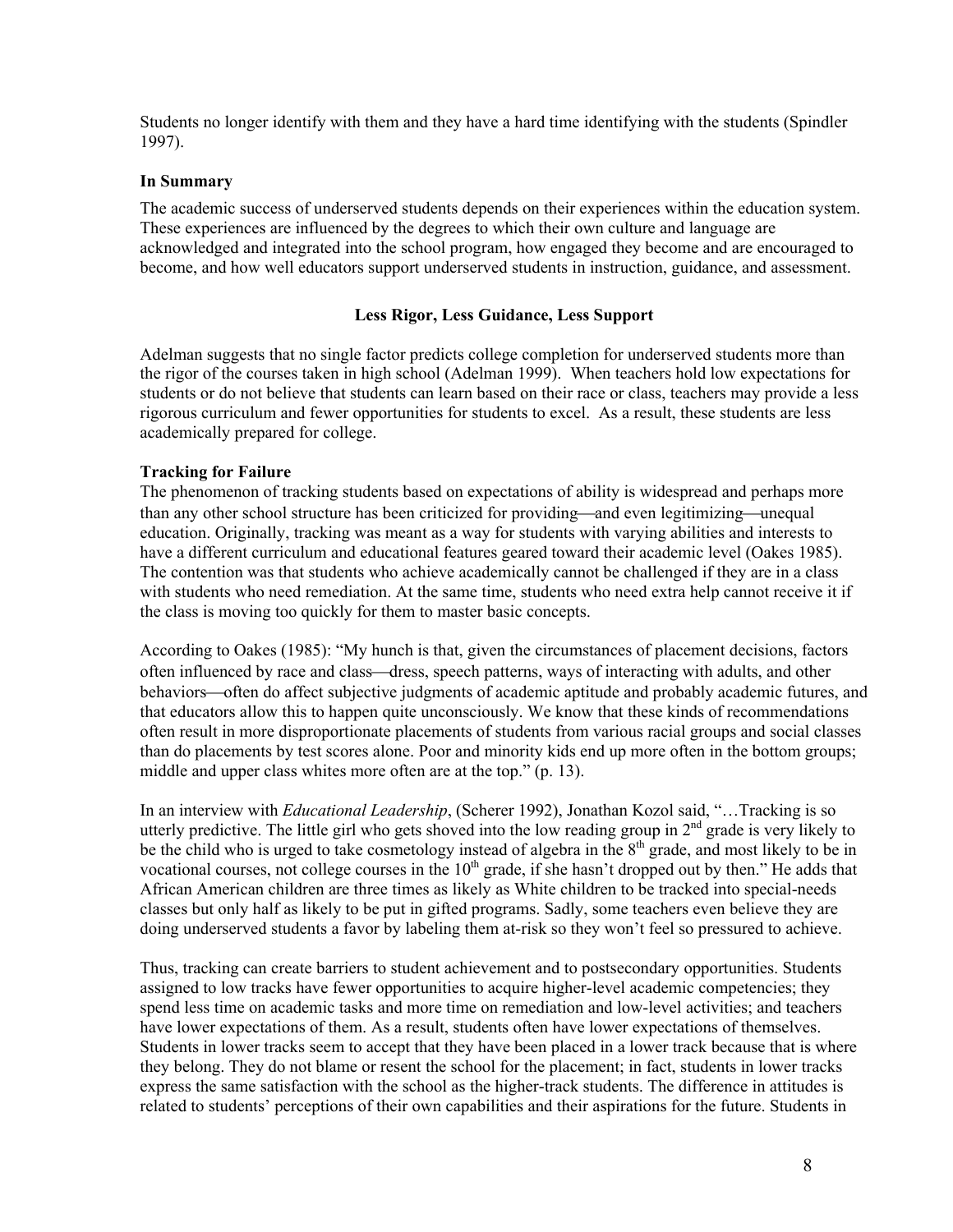lower track classes have more negative attitudes about themselves and lower educational aspirations than do their higher-track classmates (Oakes, 1985: 143).

One white student who was tracked into honors classes said, "They [the teachers] can trust us more. We're in the accelerated classes...[T]hey expect more out of you....] think that between an honors student and a regular student they would probably put the blame on regular students." (Lipman 1998)

**\_\_\_\_\_\_\_\_\_\_\_\_\_\_\_\_\_\_\_\_\_\_\_\_\_\_\_\_\_\_\_\_\_\_\_\_\_\_\_\_\_\_\_\_\_\_\_\_\_\_\_\_\_\_\_\_\_\_\_\_\_\_\_\_\_\_\_\_\_\_** 

Teachers in lower-track classes as well as those in heterogeneous classes may lower their assessment and grading standards for students whom they don't believe can "pass" on their own, thereby denying them the challenge and rigor required for them to achieve on standardized tests and college placement exams. Some teachers may even believe they are doing those students whom they believe to be low achievers a favor by designating them as at-risk so they are not pushed to excel beyond what these teachers believe to be their capability.

Teachers may change their instructional strategies and interactions with their students based on what they believe students are capable of understanding. Rather than challenge some students to think critically and creatively, they may concentrate on "managing" them to avoid possible conflict—or because they don't believe these students can think critically.

In her study of five elementary schools in New Jersey, Anyon (1980) observed that the teachers in the schools that served students from blue-collar families focused their instruction on memorization and simple processes. Rarely did the teachers explain why the content they were teaching was important. Students' work was often evaluated not according to whether it was right or wrong, but according to whether the students followed the right steps. The teachers focused on controlling classroom time by making decisions without involving the students. On teacher commented, "you can't teach these kinds anything. Their parents don't care about them and they're not interested." (p. 130). Added another" I hate to categorize the, but they are lazy." (p. 130).

In the middle class schools, which were a mixture of students from several social classes, the teachers focused students on following directions to arrive at the correct answer and understanding why they followed that particular process. The interactions between teachers and students were relatively positive, and the teachers allowed for some choice and decision making on the part of the students. The teachers evaluated their students' work based on what was in the textbook and answer booklets.

In the affluent schools, where students were from the upper income level of the upper middle class, students were continually asked to be creative and express their ideas. Students had a rather substantial voice in what happened in the classroom, and the teachers often negotiated with them in order to maintain control. The atmosphere was exciting and supportive.

In the executive elite schools, where the parents were the CEOs of major companies, the teachers focused their instruction on developing students' analytical intellectual powers. Students were continually asked to reason through problems. The focus was on achievement and excellence and the teachers were polite and respectful to the students.

In a sense, teachers are tracked as well. Overall, between 18 and 28 percent of secondary school teachers in each of four core academic areas do not have even the equivalent of a college minor in their teaching field (Ingersoll, March 1999). But, the situation is alarming in predominantly minority high schools, where only about half of the science and math teachers in schools with 90 percent or greater minority enrollments even meet their states' minimum requirements to teach those subjects (Oakes, 1990). As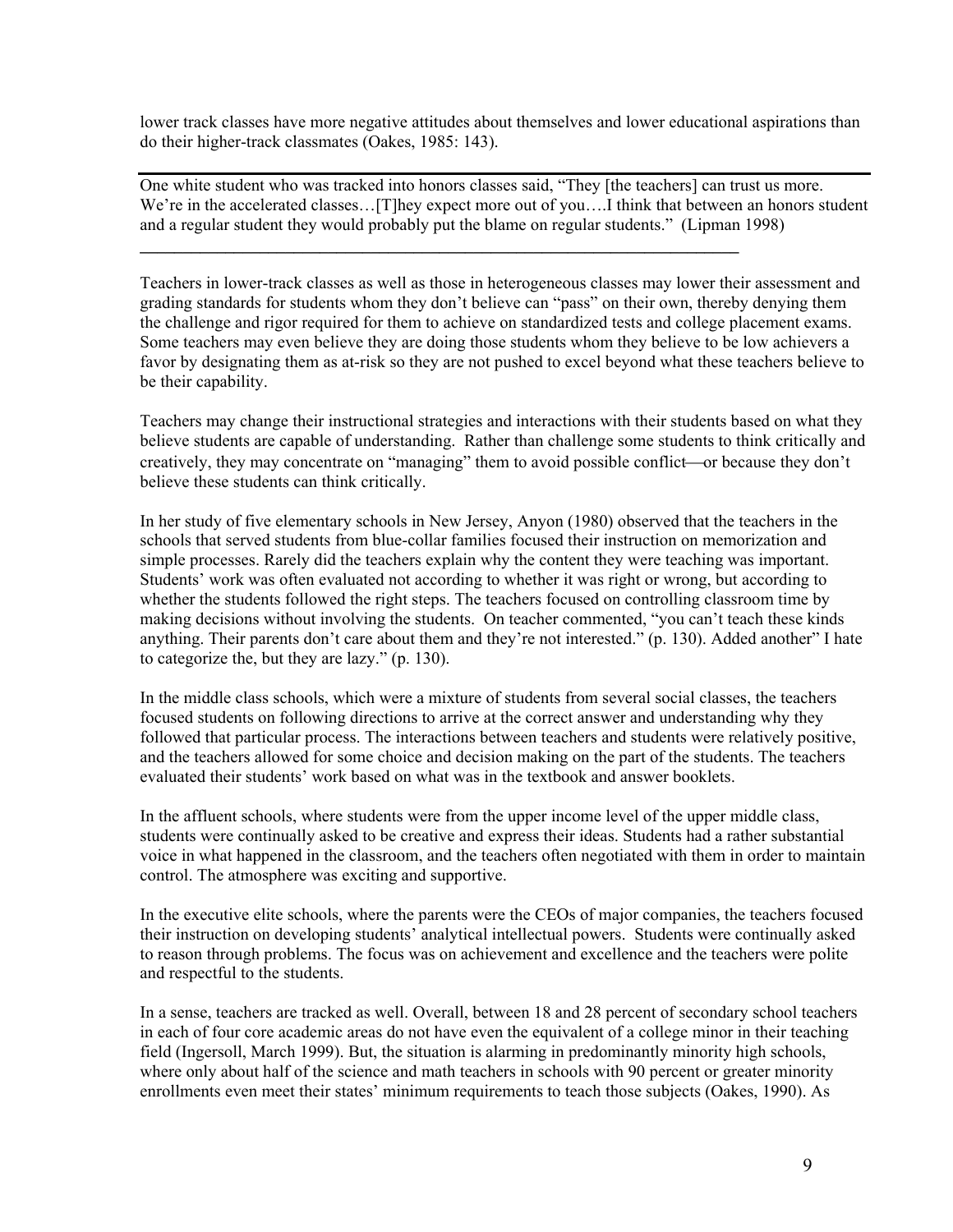Haycock (2001) says, "the patterns are similar no matter which measure of teacher qualifications you use—experience, certification, academic preparation, performance on licensure tests: we take the students who are most dependent upon their teachers for subject matter learning and assign them teachers with the weakest academic foundations."

# **Weak Home-School Connection**

There is a remarkable consensus among educators that parent involvement in their children's schooling does make a difference in the students' academic success. Traditionally, parent involvement at the high school level is low because parents don't feel the need to be closely involved or don't see the opportunities. However, a variety of barriers actually may inhibit the participation of parents of underserved students—even those who want to be involved. These barriers include parents' lack of confidence interacting in a different culture, insufficient English language skills, and/or lack of understanding of how the school system "works" and whom they should contact. Or, maybe parents are simply not invited to participate or made to feel welcome in the school.

Some parents—especially Hispanics—may fear that their active participation in their child's education may be seen as "interference." Throughout Hispanic culture the school and teachers are considered the absolute authority—it is the school's job to educate and the parent's job to nurture. In many Latin American countries it is considered unacceptable for parents to become involved in school matters (Espinosa 1995).

This lack of a home-school connection is exacerbated when the school does not initiate contact or help families become involved in their children's education. Some educators do not want parents to be involved or they perceive that if the parents cared about their children's education, they would initiate contact themselves.

Studies have shown that ethnic minority families have high aspirations for their children, yet not all parents have the skills and resources to help their children achieve those goals (Steinberg 1996). They do not know how to go about advocating for their children. And because educators often do not make the initial gesture to invite parent participation, they do not understand the many reasons for that lack of involvement.

"…nowhere do we foster inquiry into who our students really are or encourage teachers to develop links to the often rich home lives of students, yet teachers cannot hope to begin to understand who sits before them unless they can connect with the families and communities from which their students come" (Delpit 2001: 209).

\_\_\_\_\_\_\_\_\_\_\_\_\_\_\_\_\_\_\_\_\_\_\_\_\_\_\_\_\_\_\_\_\_\_\_\_\_\_\_\_\_\_\_\_\_\_\_\_\_\_\_\_\_\_\_\_\_\_\_\_\_\_\_\_\_\_\_\_\_\_

The students themselves may be directly affected by the lack of parent involvement and a home-school support system. According to McDonough (1997), underserved students tend to set their academic sights lower than White students with comparable academic records because their parents do not understand the postsecondary education system and therefore do not provide the encouragement they need to pursue education beyond high school.

# **Inadequate Academic Guidance**

Expectations related to cultural biases also find their way into the guidance office, where counselors' assumptions color not only their interactions with students, but also their decisions about how to advise students with regard to coursework and academic paths. According to Oakes (1998) "Often students at the senior high school level are asked to indicate whether they prefer a curriculum leading to college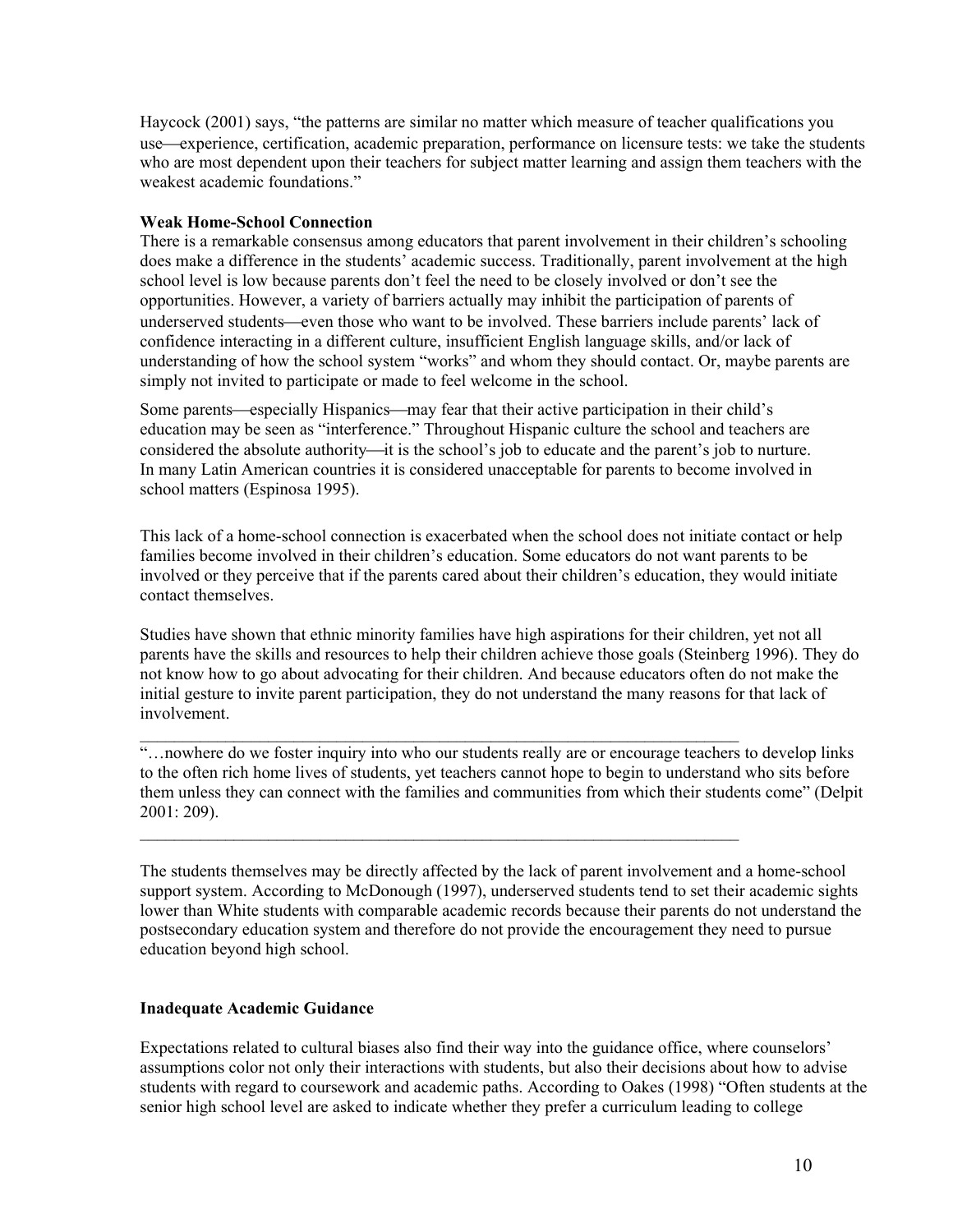entrance, one leading toward a vocation immediately following high school, or a more general course not leading to college. Although these choices are made by students themselves. . . they are not made free of influence. They are informed choices—informed by the school guidance process and by other indicators of what the appropriate placement is likely to be." (p. 13).

When students do not, for whatever reason, consciously strive to attend college, they do not focus on selecting the courses during their high school career to put them on that path. Often their goal is simply to graduate, so they select the easiest way to get there. Because many parents of underserved students do not understand the competitive college admission process, they do not push their students toward the more academic classes. When guidance counselors do not make a concerted effort to steer them toward a more rigorous curriculum, the students choose the vocational or general track courses rather than those that could make them college bound. When students don't believe they can achieve, and when nobody is telling them otherwise, they close the doors to their future.

Noguera (2000a) provides a clear example of how lack of guidance limits opportunities for underserved students. In his study of Berkeley High School in California, he found that because BHS only requires two years of science and two years of math for graduation, most Black and Latino students meet only the minimum requirement. Satisfying that requirement is insufficient for students who want to be admitted to most colleges and universities. Because most White parents understand the competitive college admissions process, they encourage their students to take the required three or four years necessary. Students who were not motivated to graduate were also not encouraged to take advanced classes.

# **In Summary**

Educators bring to school their preconceived notions about students based on their own beliefs about students' abilities based on race, ethnicity or socioeconomic status. Those notions color educators' expectations of student ability to learn and therefore affect the kinds of opportunities educators provide for students to achieve.

Through strategies such as tracking, teachers determine what students learn and how. If teachers perceive that students are not able to achieve to high expectations, they "water down" the curriculum, thereby robbing them of the rigorous curriculum so important to success in college and beyond. When guidance counselors and academic advisers fall into this same pattern of uninvolvement with students whom they believe to be unintelligent or uninterested in furthering their education, the doors to the future are slammed once again.

Finally, parent involvement at the secondary level is traditionally low; parents are less likely to have a regular connection with school personnel unless the student is having difficulty and is contact by the school as part of their intervention strategy. However, even if they want to be involved in their children's education, parents of underserved students are often prohibited from doing so because they lack the understanding of the school system, don't have adequate language skills, or believe that they cannot or should not get involved.

# **Tracking Schools and Resources**

Despite the 1954 Brown vs. Board of Education decision, in which the U.S. Supreme Court ruled that separate schools were inherently unequal, racial and ethnic segregation continue in our nation's schools. The percentage of Black students in 90 to 100 percent minority schools grew from 33.9 percent in 1992 to 45 percent in 1997. In 1997, 35.4 percent of Hispanic students attended schools that were 90 to 100 percent minority (Orfield & Yun, 1999). That in and of itself is not a problem except for the fact that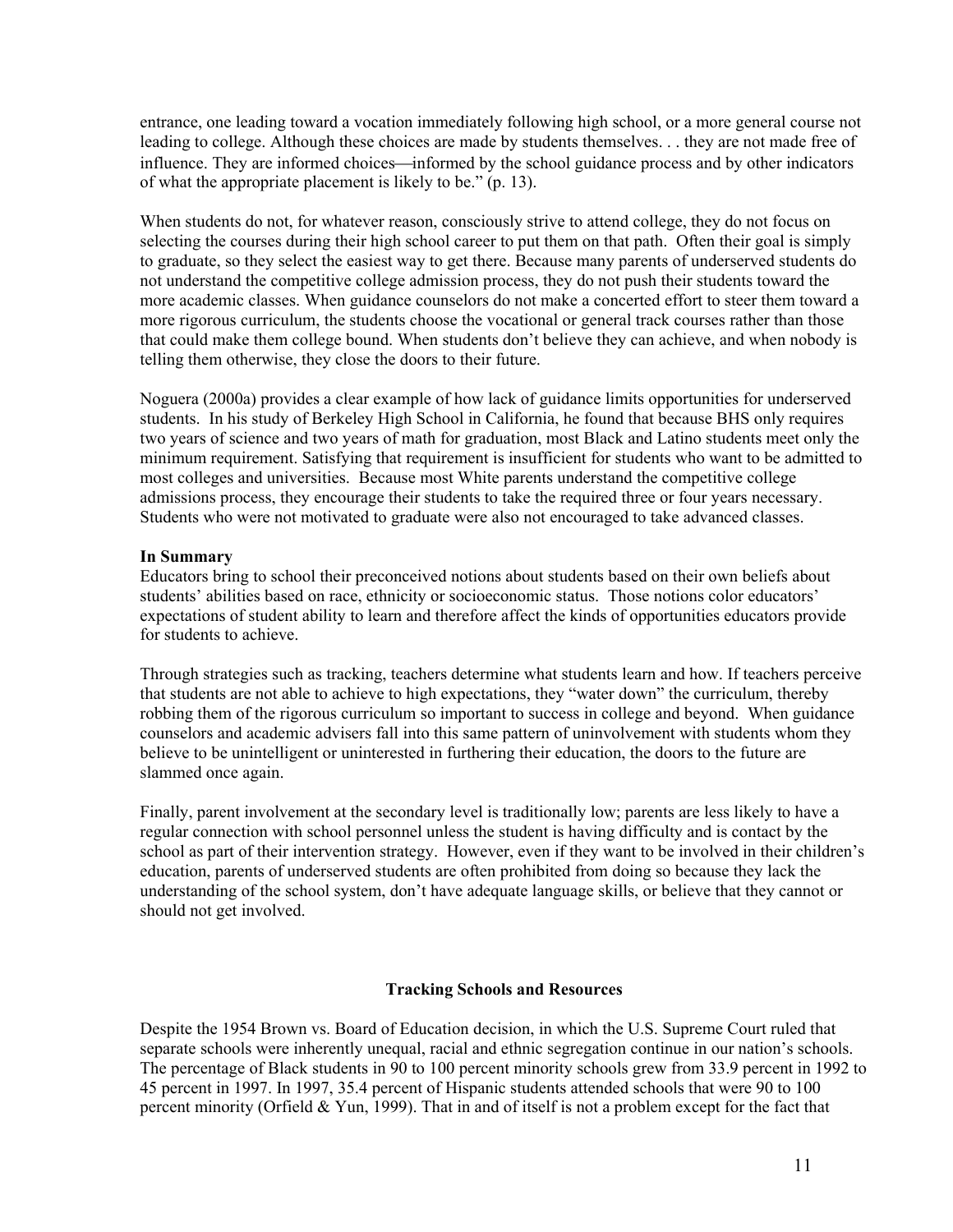students in primarily minority schools often experience less rigorous curricula, fewer opportunities for enrichment, less-qualified teachers, and fewer resources.

More affluent schools may respond with test preparation programs and extra help and resources to prepare students for the state-mandated tests as well as for the SAT and ACT. Regardless of the debate about the validity and fairness of standardized tests and the contention that they are culturally biased—an issues that is being addressed currently—they still are a benchmark for determining college acceptance. And, as test results show, underserved students continue to perform at a lower level than their White counterparts.

| <b>SAT Scores for 6 Ethnic Groups: National Sample 1999</b> |                                      |                             |                        |                        |  |  |  |
|-------------------------------------------------------------|--------------------------------------|-----------------------------|------------------------|------------------------|--|--|--|
|                                                             | <b>Verbal</b><br><b>All Students</b> | Math<br><b>All Students</b> | %Scoring<br>500+Verbal | %Scoring<br>$500+Math$ |  |  |  |
| African-Am.<br>(116, 144)                                   | 433                                  | 421                         | <b>25%</b>             | 21%                    |  |  |  |
| Mexican-Am<br>(42,750)                                      | 452                                  | 456                         | 32%                    | 33%                    |  |  |  |
| Puerto Rican<br>(13,897)                                    | 455                                  | 448                         | 33%                    | 30%                    |  |  |  |
| Native-Am<br>(8,118)                                        | 484                                  | 481                         | 45%                    | 43%                    |  |  |  |
| Asian-Am<br>(85, 128)                                       | 497                                  | 552                         | 50%                    | 66%                    |  |  |  |
| White<br>(705, 019)                                         | 527                                  | 528                         | 61%                    | 61%                    |  |  |  |

Source: The College Board, 1999 SAT Administration Data

More often than not, it is the White, middle class or affluent parents who, because they are comfortable with the system, demand and receive the kinds of resources they want for their students. Lipman (1988) reports that the affluent White parents at one school—the majority of whose students were enrolled in the gifted program—demanded that the doors to their students' classrooms on the upper floor be installed to decrease noise. They succeeded in raising the money and having the doors installed…while the classrooms for the "average" students remained doorless.

In this time of accountability, school and district rankings, and publication of standardized test scores, districts are under much pressure to ensure that all their students achieve. At the same time, schools are tracked just as students are. Affluent schools, already enjoying the extra resources the community provides, also become the shining stars of the district and continue to receive the lion's share of resources and attention. Those schools that enroll predominantly underserved students, while qualifying for federal aid, continue to struggle to provide adequate textbooks, safe school facilities, and top-notch teachers. Often resources are focused more on ensuring students pass standardized tests rather than ensuring they go on to college. The Education Trust's recent analysis of funding revealed that 86 percent of the districts with the greatest number of poor students receive less money per student than those districts with the fewest poor children (Education Trust Data Bulletin, March 6, 2001).

While at first sight, this sad reality may not seem to be related to cultural beliefs, it leaves open the following question: what does it say about our collective ethical beliefs? The resource gap does not exist in a vacuum. As a society, we allow it to exist without intervening and our silent approval betrays a deeprooted cultural belief about who deserves to share in the wealth of our nation.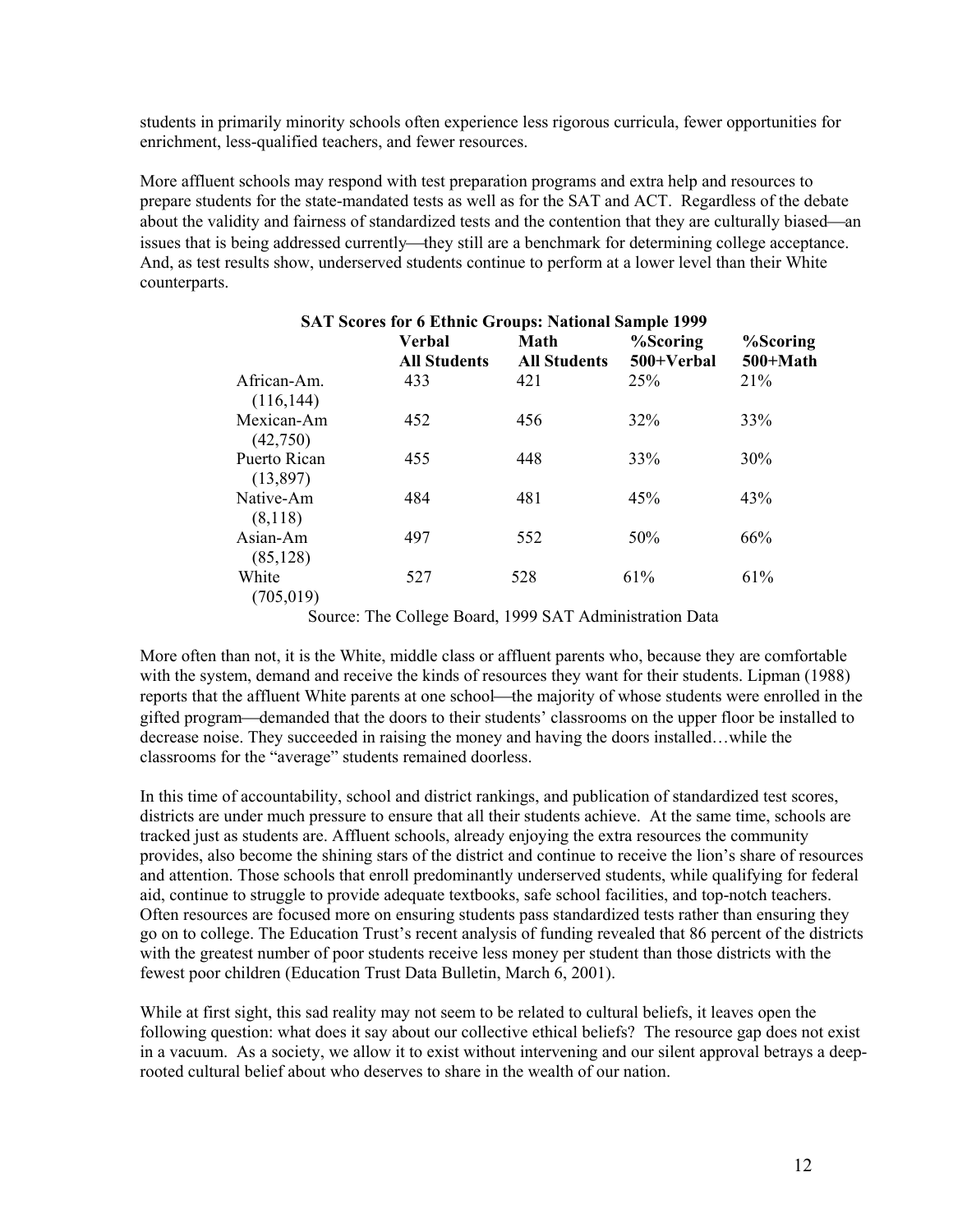#### **In Conclusion**

Based on their own beliefs about race, ethnicity, and socioeconomic background, educators make judgments about students' ability to learn, interest in learning, and chances for success in college and beyond. Students who don't conform to the educators'—and society's—ideal are considered outsiders and even outcasts. Educators act on those judgments by opening and closing doors to academic success—through the way the interact with and support students, the opportunities they provide for students to learn and excel, the guidance they give, and the way they interact with students' families. When what educators believe is that underserved students don't excel because they don't want to or can't, they, themselves, are closing doors to those students' futures. They are also damaging the students' selfesteem and their motivation to succeed. The result: underserved students continue to be underserved.

 Educators cannot always change what staff and students believe. However, they can work to change the overall school culture so it supports underserved youth, shows them they are valued and have self-worth, and provides for them and guides them up a pathway to postsecondary education.

# **Opening Pathways to College Access**

It is unconscionable to think that as educators, we are raising barriers' to student achievement and closing doors to postsecondary opportunities. But we are, and because White middle class American society controls the schools, it is the members of that society who are largely responsible for the success and failure of the students. Yet, educators don't always seem to believe they are responsible for student achievement. In a 2000 MetLife survey, nearly 2/3 of the teachers polled said the student success is "largely due to factors beyond me." (Haycock, 2001).

What, then, can educators do to overcome—because it is hard to change—negative beliefs based on race and class that manifest themselves in not only what we teach our students, but how we teach them and how we structure the environment in which we expect them to learn? School communities that stress equal access, equal opportunity for all students can be shaped, but it requires the participation of everyone and must reach into the multiple subcultures that co-exist in the school, including adults and students.

Reform initiatives that educators can and should undertake to open pathways to college for underserved students include:

**1. Acknowledge the negative impact educators' expectations** can have through racism and stereotyping. By drawing attention to the fact that we all have preconceived notions about people based on our cultural beliefs and by illustrating how damaging those beliefs can be to the success of underserved students, we take a fundamental step toward helping educators recognize how cultural beliefs close doors for students and how they can open them again.

 $\mathcal{L}_\text{max} = \frac{1}{2} \sum_{i=1}^n \mathcal{L}_\text{max} = \frac{1}{2} \sum_{i=1}^n \mathcal{L}_\text{max} = \frac{1}{2} \sum_{i=1}^n \mathcal{L}_\text{max} = \frac{1}{2} \sum_{i=1}^n \mathcal{L}_\text{max} = \frac{1}{2} \sum_{i=1}^n \mathcal{L}_\text{max} = \frac{1}{2} \sum_{i=1}^n \mathcal{L}_\text{max} = \frac{1}{2} \sum_{i=1}^n \mathcal{L}_\text{max} = \frac{1}{2} \sum_{i=$ 

 $\mathcal{L}_\text{max}$  and  $\mathcal{L}_\text{max}$  and  $\mathcal{L}_\text{max}$  and  $\mathcal{L}_\text{max}$  and  $\mathcal{L}_\text{max}$ 

 "We say we believe that all children can learn, but few of us really believe it. Teacher education usually focuses on research that links failure and socioeconomic status, failure and cultural differences, and failure and single-parent households. It is hard to believe that these children can possibly be successful after their teachers have been so thoroughly exposed to so much negative indoctrination. When teachers receive that kind of education, there is a tendency to assume deficits in students rather than to locate and achieve to strengths. To counter this tendency, educators must have knowledge of children's lives outside of school so as to recognize their strengths" (Delpit 2001: 205).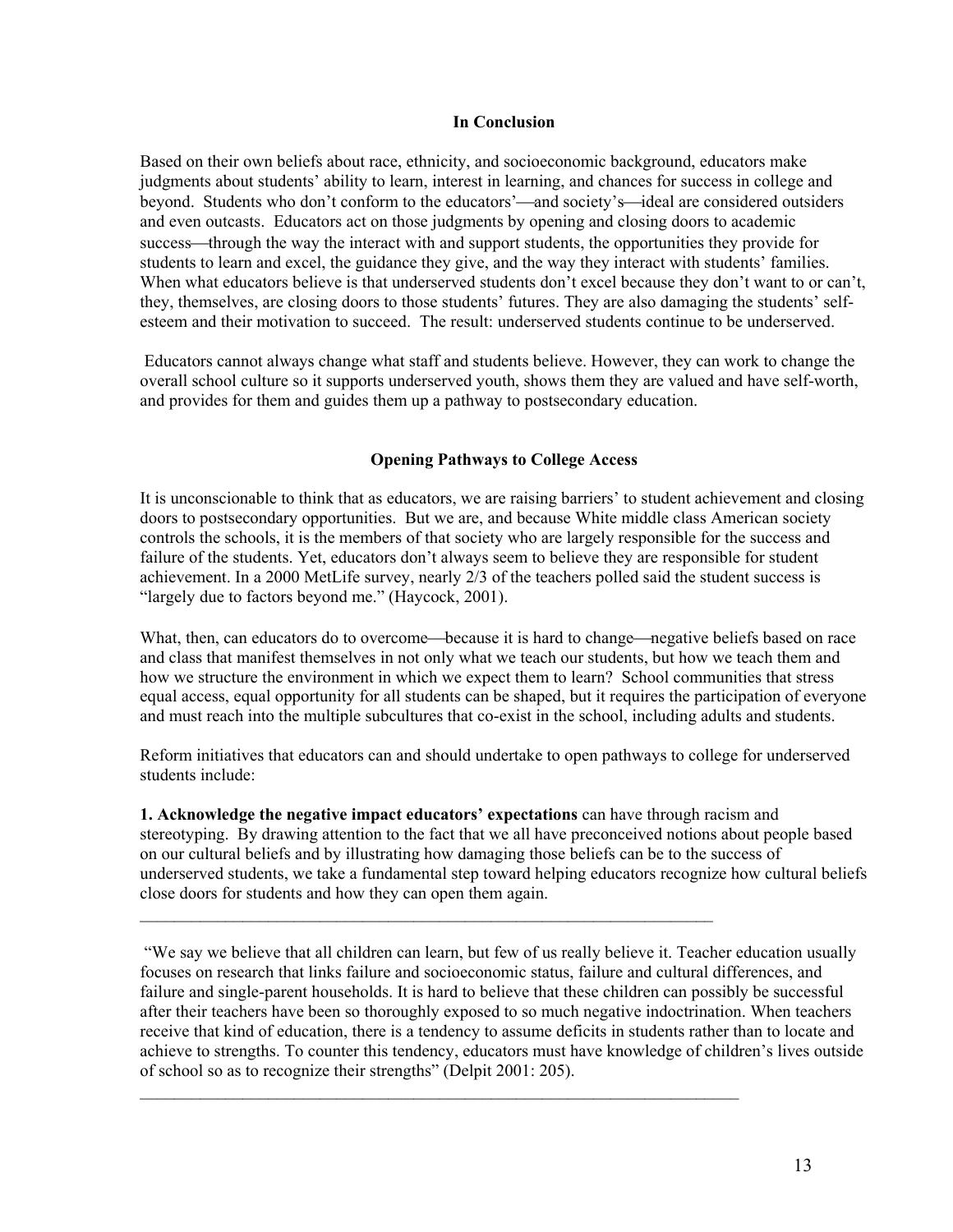Open discussions about cultural belief systems in educator preservice and inservice programs as well as awareness programs in workshops and seminars at the district and school level can bring the topic into the spotlight and heighten educators' awareness of the issue.

Davis (1993) offers the following suggestions for addressing cultural belief systems in the classroom. They might serve as a foundation for an individual, schoolwide or districtwide program to address the problem.

- Recognize your own biases or stereotypes
- Make a concerted effort to treat each student as an individual and to respect each as an individual, conveying the same respect and confidence in abilities of all students
- Be sensitive to terminology when referring to ethnic and cultural groups. For example, Americans of Mexican ancestry may prefer Chicano or Latino or Mexican American rather than Hispanic. Ask them.
- Become more knowledgeable about the history and culture of the students in the class or school. At the same time, don't "protect" a specific group of students by being more lax in grading their assignments or by giving them more time to complete work. That sends the message that these students aren't as able to meet high expectations as the others in the classroom.
- Don't let disparaging comments by students or educators go unnoticed.

These suggestions might be incorporated into preservice and inservice professional development programs as a way to introduce and address the problems of unequal treatment of underserved students in the school and classroom. It is also important to include students in these discussions, as their beliefs and actions can have detrimental affects on their classmates.

**2. Create opportunities for educators and students** to get to better know each other on a personal basis. This knowledge leads to more understanding, fewer assumptions, and more personal and academic support for underserved students. Schools should consider personalizing the high school and promoting opportunities for one-on-one interaction between educators and students.

Implement structural changes to personalize the school.We must provide a school climate that is caring and supportive—one that does not judge, but motivates. Schools can implement several structural changes that create small, personalized learning communities, including heterogeneous grouping, schools-withina-school, and block scheduling. These structures promote teacher-student interaction and allow teachers to better know their students both academically and personally. Knowledge can break down cultural barriers. In the words of a Native Alaskan educator: "In order to teach you, I must know you" (Delpit 2001: 211).

NASSP's *Breaking Ranks: Changing an American Institution* summarizes what high schools can and should look like in order to best serve our nation's youth. Several recommendations focus on creating a personalized environment, even in large high schools. Toward that end, *Breaking Ranks* suggests:

- Every student should have a personal adult advocate
- Every student should have a personal progress plan
- Large high schools must be in units of no more than 600 students, and each teacher should be responsible for no more than 90 students each term
- Flexible, innovative scheduling should replace "frozen, glacier-like 50-minute segments."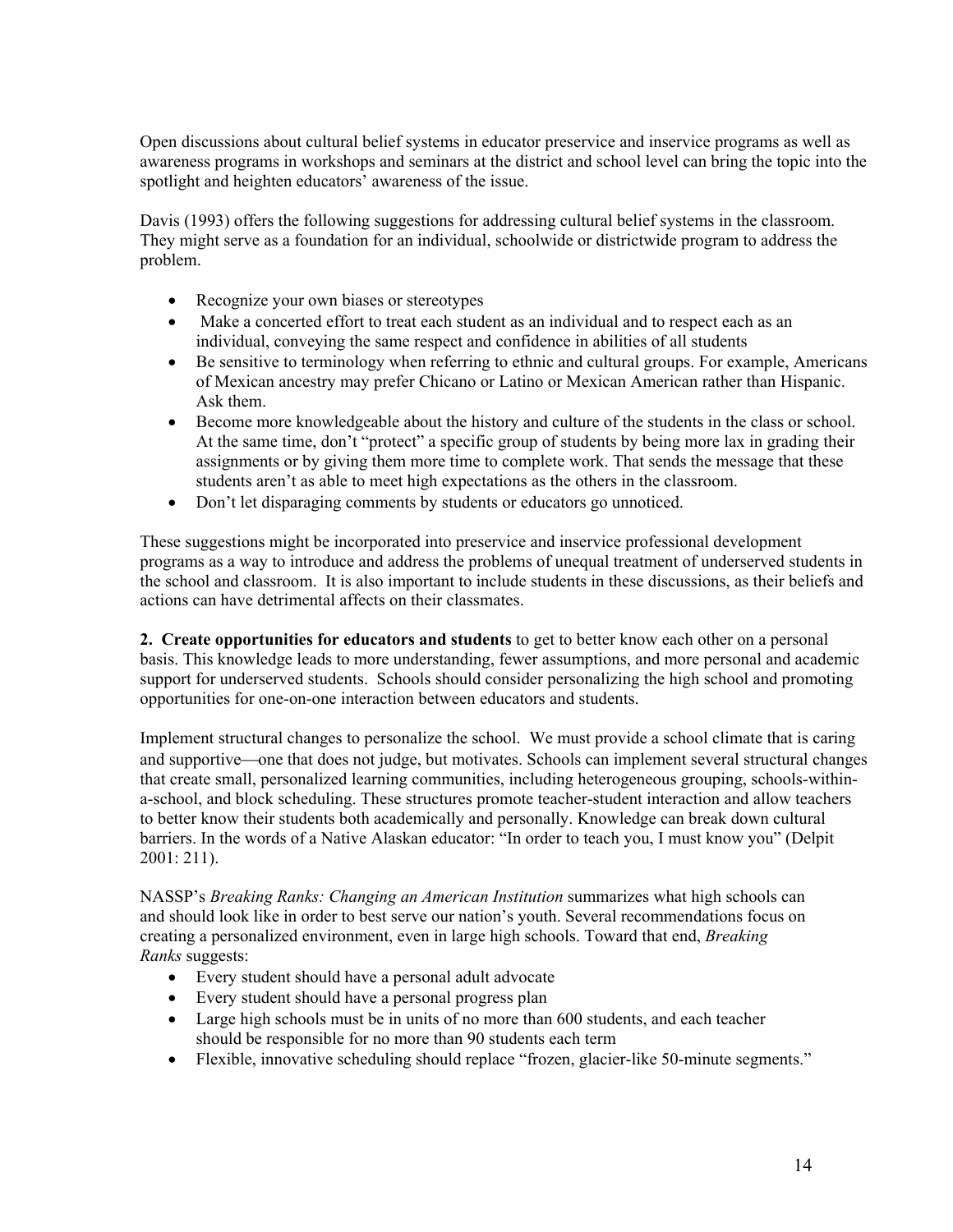Small learning communities can take many forms, from organizational/structural refigure to curriculum changes to simply a "friendlier" school climate. Several strategies for designing a smaller learning community are addressed here, including those that require structural changes (physical and organizational) and those that focus on curriculum changes. The success of a program depends in large part on the level of implementation, the leadership of the principal, and the support of the district, the students, and the community. Typically, once a school staff makes a commitment to get to know their students, once that mission becomes internalized, the strategies for doing so naturally multiply until personalization is embedded in every aspect of the school.

Foster respectful, cooperative relationships among educators and students. In a survey of successful intervention programs, Gandara (1999) concluded that "the single most identified feature of success with individual students was a close, caring relationship with a knowledgeable adult who monitors the student's success" (p. 7). In addition, students need peer networks that provide support for ethnic identity while also supporting high achievement.

These are all areas to which schools can pay attention. For example, mentoring programs promote positive relationships between students and caring adults. Some programs focus on pairing at-risk, underserved students with an adult who can serve as a positive role model. Other mentoring programs focus on pairing students with professionals in a career that interests the student so the student can learn more about the career and better understand the relationship between schooling and the future.

Mentors can play many roles, including providing tutoring and academic assistance, providing motivation toward finishing high school and entering college, helping students focus on a career and taking the steps toward that career, and providing a role model for positive behavior.

Menlo-Atherton High School in Menlo Park, CA has a youth development program called RISE (Realizing Intellect through Self-Empowerment) that focuses on the academic and personal growth of African American students through mentoring, academic support, and the enhancement of life skills. RISE has helped increase the high school graduation rate of African American students by providing much needed special attention and role models for at-risk students.

Mentoring programs need not be face to face to be successful. The HP E-mail Mentoring Program, created and funded by the Hewlett-Packard Company, is focused on improving mathematics and science achievement among  $5<sup>th</sup>$  through  $12<sup>th</sup>$  grade students, increasing the number of females and minorities studying and teaching mathematics and science, and ensuring that all children are ready to learn when they attend school.

Mentors for the program, HP employees from around the world, are responsible for communicating with the student at least two to three times per week throughout the 36-week academic period. The mentors agree to be a positive role model; encourage their students to excel in math and science; use appropriate grammar and effective communication skills; encourage their students to use the Internet as a resource; and correspond with the student's teacher and HP Mentor Program staff.

Teachers have indicated many positive results, including increases in student attendance, use of technology, involvement at school, self-confidence, and motivation. (www.mentor.external.hp.com).

**3. Celebrate diversity and affirm self-worth.** This requires more than celebrating Martin Luther King Day or Cinco de Mayo. It requires a concerted effort on the part of all teachers and administrators to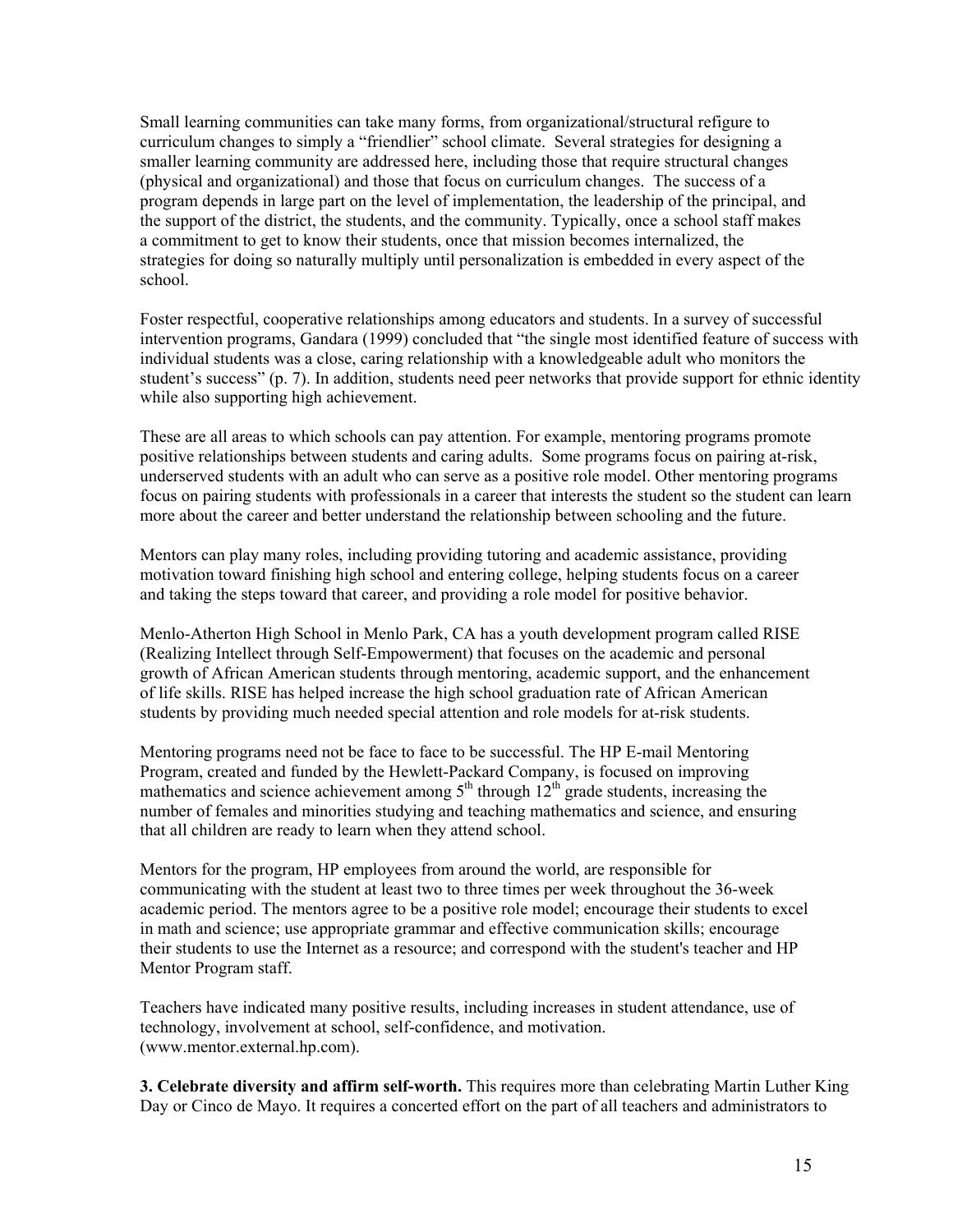infuse throughout the curriculum and the school, the recognition that differences should be explored and celebrated. Children come to school with misconceptions about different ethnic and cultural groups. If we are to provide opportunities for all students, and help them gain the skills needed to function in our global society, we need to teach them about the world around them. This includes de-Westernizing the culture by adding multicultural aspects. We must develop resiliency in these students rather then providing them with an excuse for not achieving.

According to Gandara (1999), most effective intervention programs that promote college access pay attention to the students' cultural background and attempt to incorporate this background in the structure and content of the program. Educators must make a concerted effort to understand and respect the cultural differences of their students and of each other and whenever possible, incorporate their students' language and culture into learning activities. They must also help students see how what they are learning will benefit them in college and in their career. Internships, apprenticeships, and business-mentor relationships help students make this connection.

Schools can change the climate of the school to one that supports high expectations for all students by providing opportunities for all students to achieve, by fostering self-confidence, and by highlighting student strengths rather than weaknesses. At Frederick Douglass Academy in New York City, a contemporary segregated African American school, students are taught to respect each other and work together for the uplifting of the African American community through close-knit relationships with staff. The college preparation school reform effort emerged out of the black traditions of collective survival, racial uplift, and connectedness to involve the entire community (Oesterreich, 2000).

Schools can promote success for underserved students by ensuring these students are made to feel a part of the majority culture without being expected to discard their own; when they are encouraged to participate and, indeed, are included in all aspects of school life—academic and cocurricular; and when they have role models to whom they can turn to validate themselves culturally and personally.

**4. Set high expectations and promote equal opportunities for all students.** Because tracking historically has limited learning opportunities for underserved students, schools should consider shifting toward heterogeneous grouping in which students learn with other students of varying ability or age. Students should have fewer options to "opt out" of a rigorous curriculum that includes algebra, geometry, calculus, biology, chemistry, physics, and foreign language. Schools should promote advanced placement and honors classes and create an environment of college-going expectations for all students.

**Promote a standards-based system to ensure all students are evaluated consistently and fairly.** Far from discriminating against underserved students, setting high and challenging content standards for them will send the message that they, too, can achieve. Student progress reports should be disaggregated by race, English proficiency and socioeconomic status report to ensure that underserved students are not "lost" in the progress report of student achievement. These high standards must be accompanied by high levels of support within the school community in order to ensure fairness.

Schools should provide test preparation for the PSAT, SAT, and ACT and encourage all students to take these tests. If finances are a factor, districts should make the commitment to pay the testing fee for students. To provide additional support for underserved students, teachers can enhance their instruction to include peer tutoring, collaboration, and high expectations for all students.

**Create bridges between schoolwork and life to emphasize the results of education to success in later life.** For students to want to learn and go on to college, they must view the curriculum as relevant to their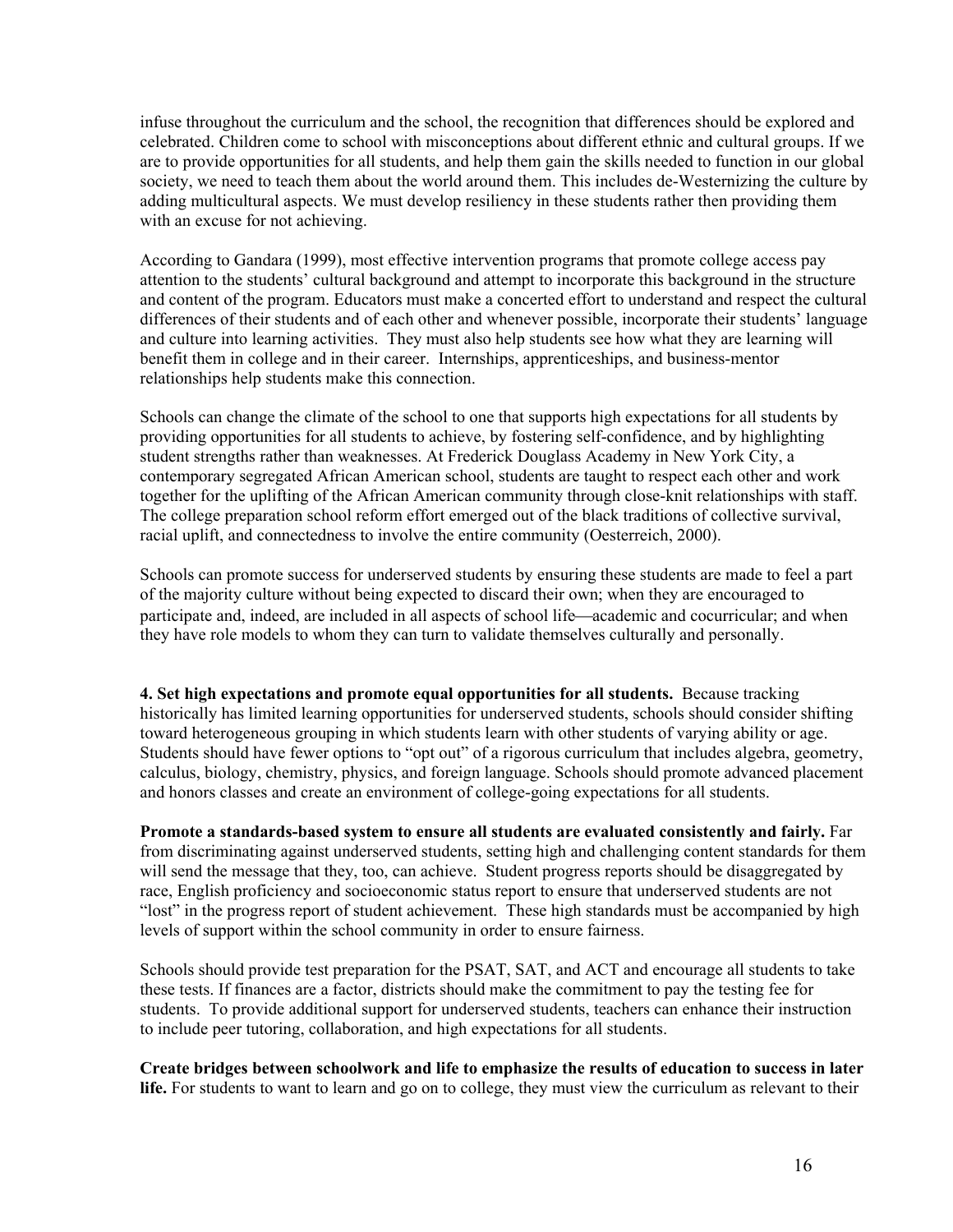lives and culture. Students sometimes see little connection between their education and future. Mentoring programs can help prepare underserved students for the transition from school to work or college.

A study by The Manpower Demonstration Research Corp. (MDRC), suggests that students are more likely to graduate if they are enrolled in one of these academies (Career Academies: Impacts on Students' Engagement and Performance in High School. www.mdrc.org/recentpublication.htm.). Because they can choose what area in which to concentrate, students are more interested in and involved in their education. And, they see the link between education and their future. MDRC studied nine career academics and found that the programs improved school attendance and increased graduation rates, decreasing dropout rates by one third. Compared with their counterparts who were not in Career Academies, these students also attended high school more consistently, completed more academic and vocational courses, and were more likely to apply to college.

**Focus guidance and counseling on targeting underserved students and their families who are unfamiliar with how to prepare for further education.** Counselors should focus all students on taking a rigorous curriculum to prepare for college. They should help students complete college applications and explore, with families, opportunities for financial aid. The guidance department should take an active role in instituting programs such as mentoring, tutoring, critical problem solving, test preparation, direct teaching, individual and group counseling, motivational speakers, college visits, and summer enrichment programs to not only help students prepare for college, but also to build their self-confidence (Brandeis University 2000).

**Increase the number of minority educators in all levels of education.** Underserved students need role models who understand their culture and with whom they can "identify." School systems should recruit and train teachers with the skills, attitudes, and backgrounds to work effectively with underserved students and who hold them to high expectations. These minority teachers can also set an example of how education can and does lead to success.

**5. Improve the home-school-community connection.** Most parents do care about their children's education and do want them to succeed. However, the parents of many underserved students do not know how to get involved, how to work in partnership with their schools. Language and time are often barriers. Therefore, it is incumbent on the schools to make those first steps, to be the ones who extend an invitation to the parents and family.

Schools can offer parent information nights presented in languages represented by the student body. Counselors can visit students' homes and meet with their families on "familiar ground." Schools can encourage family members to participate on advisory boards.

Community involvement in the school is also a powerful way to gain participation and trust. Involve the community in school activities. Invite into the school, local businesspeople whom the students respect and who represent minorities. That way, underserved students will see that they, too can be successful. Establish mentoring programs with local businesspeople in an effort to forge a link between school and career.

**Forge partnerships among elementary schools, middle schools, high schools, institutions of higher education and the community to focus on promoting postsecondary education.** Include mentoring programs with college students. There must be coordination among all levels to ensure students are on the college track as early as elementary school. All students should be expected to learn and college should be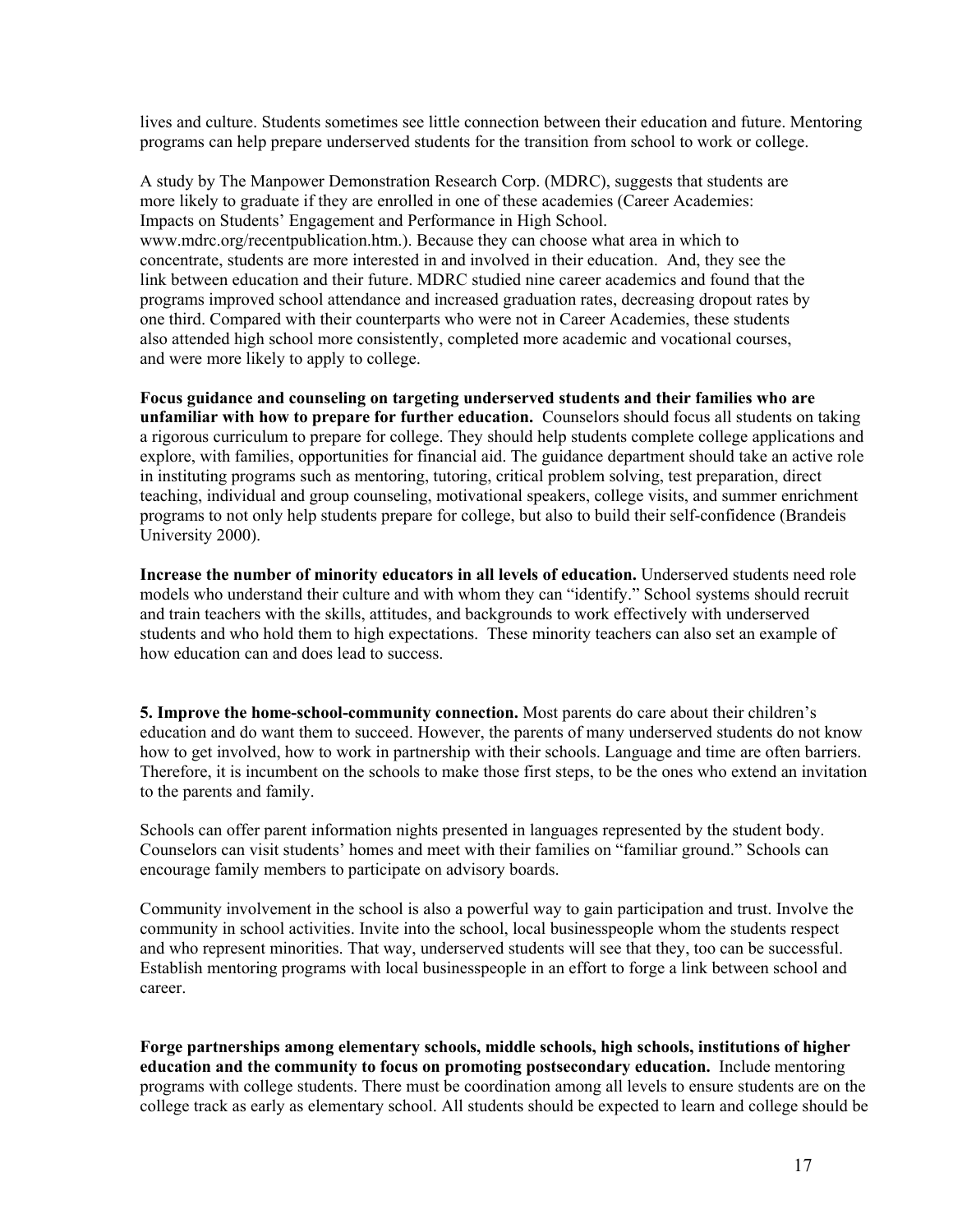held up early as a goal. Use the Internet or some other method to bring advanced placement courses to those whose schools do not offer them.

The Neighborhood Academic Initiative (NAI) is a partnership of the University of Southern California, the Los Angeles Unified School District, Foshay Learning Center and Manual Arts High School. NAI was founded on the assumption that student success is directly connected to the student's neighborhood. Rather than removing students from their communities where social problems such as drug use, crime, and unemployment dominate the news, this college preparation program assumes that learning occurs only if families and neighborhoods are connected to schooling and college preparation and, therefore, focuses on the strengths of its students, their families, and the environments in which they live.

NAI offers educational and social service programs to low-income, at-risk, minority scholars and their families. Counselors, teachers and tutors work with students and their parents before and after school during the week and on Saturday mornings. Those students who meet USC's admission criteria are guaranteed a four-and-one-half-year tuition scholarship. USC awarded \$2 million in NAI scholarships between 1996 and 1998.

(http://www.usc.edu/admin/provost/nai/nai.html#naiAnchor)

Some high schools and local community colleges and universities have set up programs such that the college students serve as mentors for at-risk high school students, sharing with them their own high school experiences, the positive aspects of higher education, and providing a role model or simply someone who listens to their ambitions and hopes for the future.

# **Closing Thoughts**

What makes teacher expectations and the resultant discrimination so difficult to eradicate is that personal beliefs are deep seated, part of our individual and cultural experiences, and therefore difficult to change from the outside. They are also often hidden. Even if they believe it to be true, few people are willing to admit that they consider White students to be smarter than African American students, or that wealthy students are more capable than poor students, and one would suspect that even fewer educators are willing to admit that they treat underserved students any differently in the classroom than they do the rest of their students.

However, taking the first step of acknowledging the role teacher expectations play in opening or closing doors to student postsecondary opportunities and then creating a schoolwide and systemwide dialogue around that issue in and of itself begins to open the doors.

# **Bibliography: Cultural Beliefs and Pathways to College**

Adelman, C. (1999). *Answers in the tool Box: Academic intensity, attendance patterns, and bachelor's degree attainment.* Washington, DC: U. S. Department of Education, Office of Educational Research and Improvement.

Anyon, J. (2001). Social class and school knowledge. In J. H. Strouse (Ed.), *Exploring socio-cultural themes in education* (2nd ed., pp. 127-156). Upper Salle River, NJ: Merrill Prentice-Hall.

Anyon, J. (1980). Social class and the hidden curriculum of work. *Journal of Education*, 162, 67-92.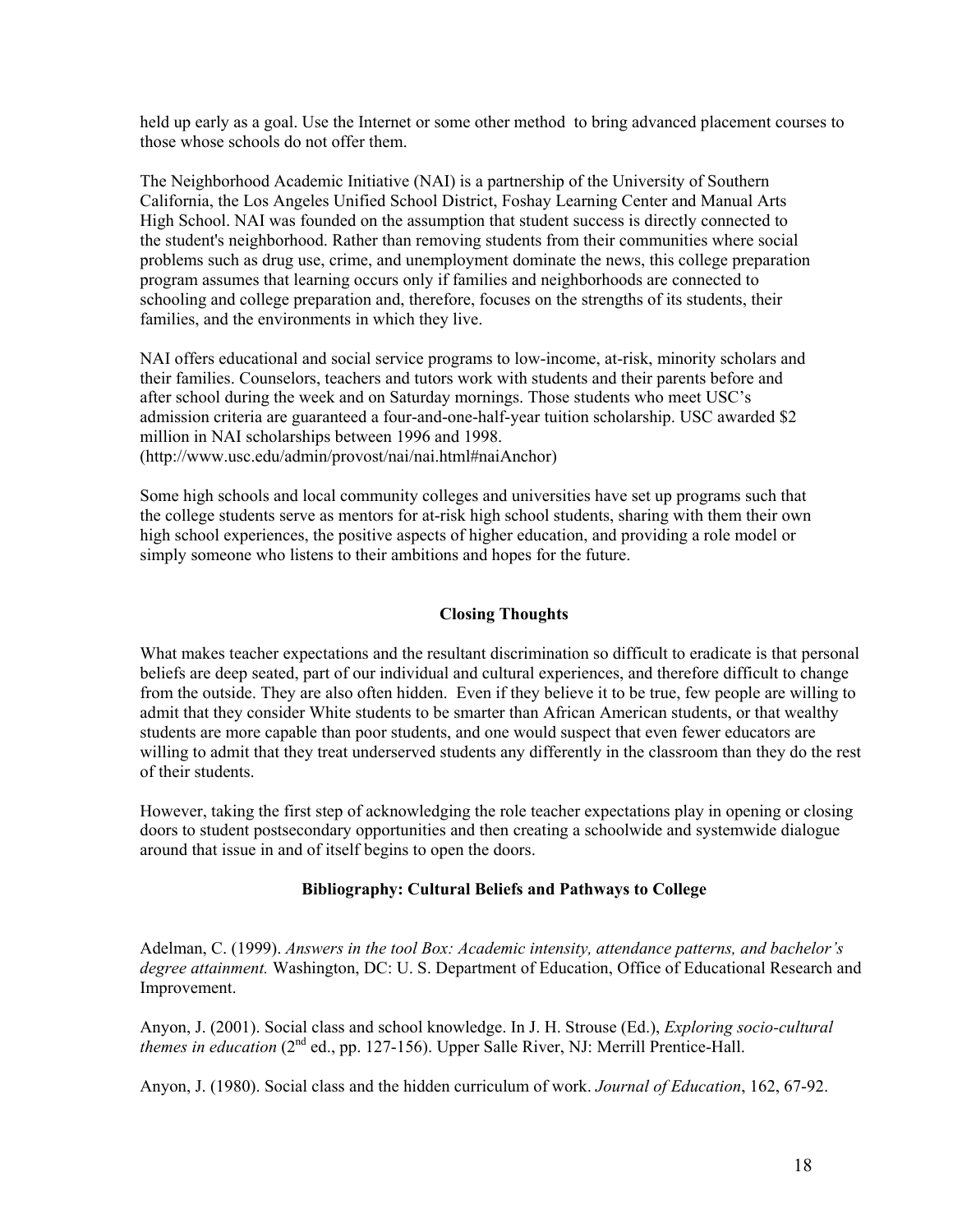Apple, M. (1990). The hidden curriculum and the nature of conflict. In M. Apple, *Ideology and curriculum*, (pp. 82-104). New York: Routledge.

Arensberg, C. and Niehoff, A. (2001). American cultural values. In J. H. Strouse (Ed.), *Exploring sociocultural themes in education* (2<sup>nd</sup> ed., pp. 29-42). Upper Saddle River, NJ: Merrill Prentice-Hall.

Association of American Colleges and Universities. (1998 Winter). How do Americans view one another? The persistence of racial/ethnic stereotypes. Diversity Digest.

Benstein, B. (1977). *Class, codes, and control, Vol. 3.* London: Routledge and Kegan Paul.

Bowles, S. and Gintis, H. (1976). *Schooling in capitalist America*. New York: Basic Books.

Brandeis University. (n.d.) *Expanding college access, strengthening schools: Evaluation of the GE fund college bound program.* Waltham, MA: Center for Human Resources, The Heller School, Brandeis University.

Brophy, G. and Good, T. (1974). Teacher-student relationships: Causes and consequences. New York: Reinhart and Winston.

The College Board. (1999). *Reaching the top: A report of the national task force on minority high achievement*. New York: Author.

CumminsXXX 1990.XXX

Davis, B. G. (1993). *Tools for teaching*. San Francisco: Jossey Bass.

Delpit, L. (2001). Education in a multicultural society: Our future's greatest challenge. In J. H. Strouse (Ed.), *Exploring socio-cultural themes in education* (2nd ed., pp. 203-11). Upper Saddle River, NJ: Merrill Prentice-Hall.

Down, G. (1985). Assassins of excellence. In B. R. Gross (Ed.), *The great school debate: Which way for American education (pp. 273-80).* New York: Simon and Schuster.

The Education Trust. (2001,Winter). Youth at the crossroads: Facing high school and beyond. *Thinking K-16,* 5(1).

Espinosa, L. (1995). Hispanic parent involvement in early childhood programs. Urbana, IL:ERIC Clearinghouse on Elementary and Early Childhood Education. ERIC Digest EDO-PS-953.

Feng, J. (1994). *Asian-American children: What teachers should know.* Urbana IL: ERIC Clearinghouse on Elementary and Early Childhood Education. ERIC Digest ED369577.

Ferguson, R. (1998). Can schools narrow the Black-White test score gap? In C. Jencks and M Phillips (Eds.), *Black-White Test Score Gap*. Washington, DC: The Brookings Institution.

Fine, M. (1991). *Framing dropouts: Notes on the politics of an urban public high school.* Albany, NY: SUNY Press.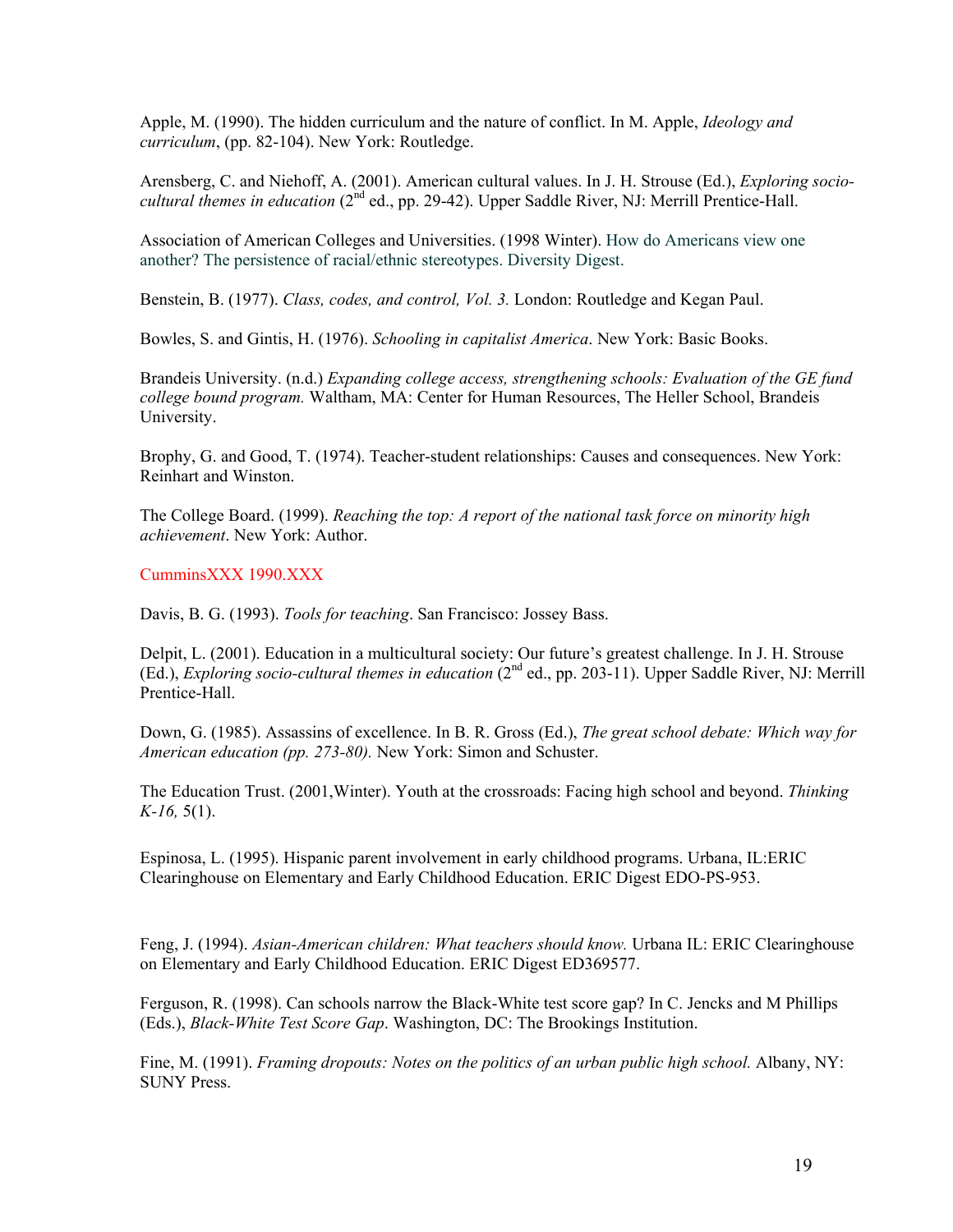Gandara, P. (1999). *Paving the way to higher education: K-12 intervention programs for underrepresented youth.* Washington, DC: National Postsecondary Education Cooperative.

Gans, H. J. (1997). Fighting the biases embedded in social concepts of the poor. In C. Hartman, *Double Exposure: Poverty and Race in America.* Edited by Chester Hartman. Armonk, NY: M. E. Sharpe, pp. 140-143.

Gibson, M. (1997). Playing by the rules. In G. Spindler (Ed.), *Education and Cultural Processes: Anthropological Approaches, (3rd Ed., pp 262-70).* Prospect Heights, IL: Waveland Press.

Giroux, H. (1988). *Schooling and the struggle for public life.* Minneapolis, MN: University of Minnesota Press.

Haycock, K. (1998, Summer). Good teaching matters. How well-qualified teachers can close the gap. *Thinking K–16*, 1-14.

Haycock, K. and Huang, S. (2001, Winter). Are today's high school graduates ready? *Thinking K-16*.

Hendricks, J. R. (Ed.) (2001). *Cornerstones: The research building blocks of the Blue Ribbon Schools Program.* Washington, DC: OERI.

Hirsch, E. D. Jr. (1996). *The schools we need and why we don't have them*. New York: Doubleday.

Hoachlander, G., Alt, M. and Beltranena, R. (2001, March). *Leading school improvement: What research says.* Atlanta, GA: SREB.

Horn, L. J., and Chen, X. (1998). *Toward resiliency: At-risk students who make it to college.* Washington, DC: U. S Department of Education Office of Educational Research and Improvement.

Howe, H., II. (1985). Giving equity a chance in the excellence game. In B. R. Gross (Ed.), *The Great School Debate: Which Way for American Education (pp. 281-97).* New York: Simon and Schuster.

Ingersoll, R. (1999, March). The problem of underqualified teachers in American secondary schools. *American Educational Researcher*.

Institute for the Study of Social Change. (1991). *The diversity project: Final report*. Berkeley: University of California.

Jackson, A. and Davis, G.A. (2000). *Turning Points 2000: Educating adolescents in the 21<sup>st</sup> century*. New York: Teachers College Press.

Kohn, A. (2000, September 27). Standardized testing and its victims. Education Week. Online at: http://www.edweek.com/ew/ewstory.cfm?slug=04kohn.h20&keywords=kohn

Kozol, J. (1991). *Savage inequalities*. New York: Crown Books.

LeShan, E. (1985). A Message from an Underachiever. In B. R. Gross (Ed.), *The Great School Debate: Which Way for American Education.* New York: Simon and Schuster, p. 243-246.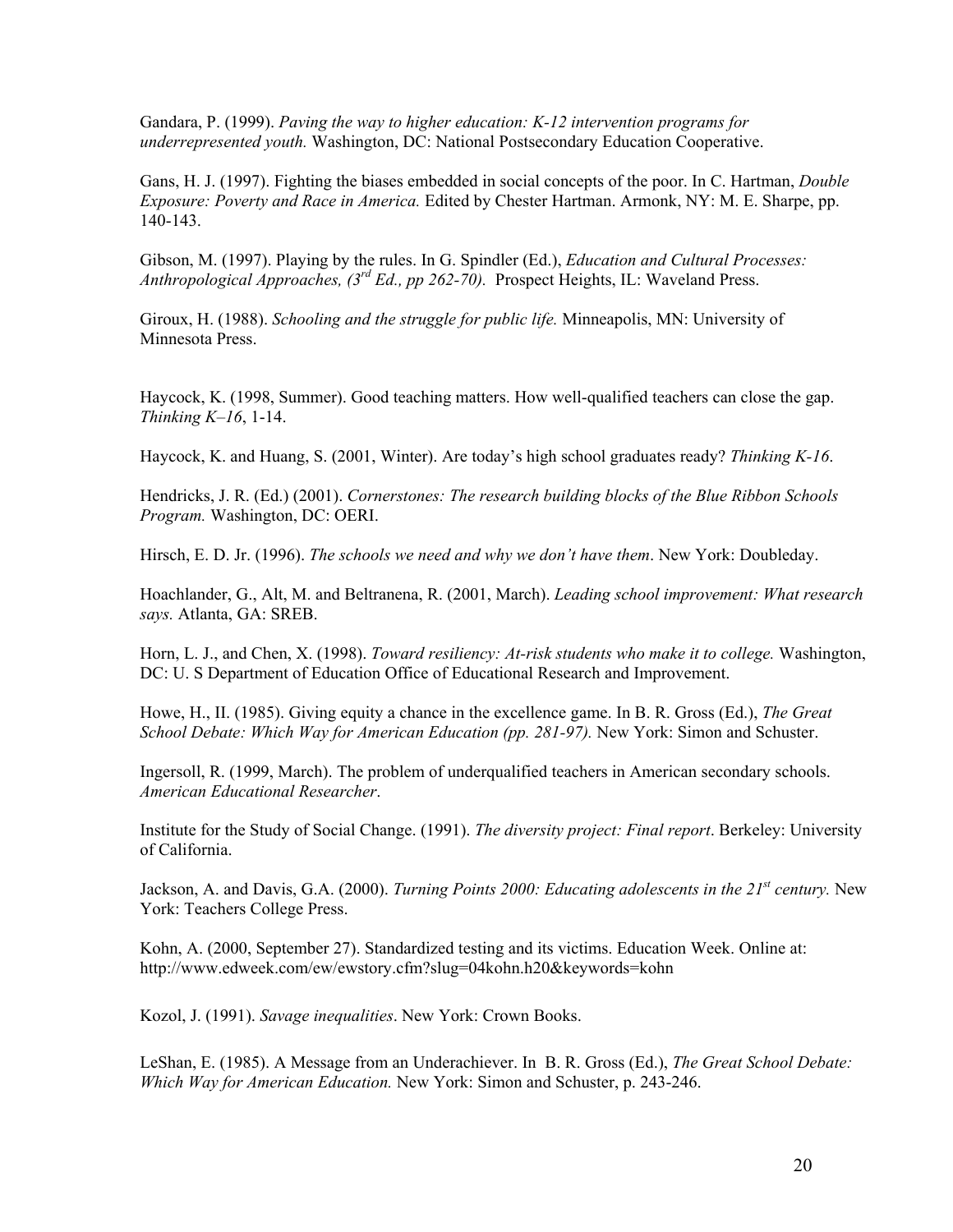Lipman, P. (1998). *Race, class, and power in school restructuring.* Albany, NY: SUNY.

Mahiri, J. (1998). *Shooting for excellence: African American and youth culture in new century schools.* New York: National Council of Teachers of English and Teachers College Press.

McDermott, R. (1997). Achieving school failure 1972-1997. In G. Spindler (Ed.). *Education and Cultural Processes: Anthropological Approaches* (3rd ed., pp. 110-35). Prospect Heights, IL: Waveland Press, p. 110-135.

McDonough, P. (1997). *Choosing colleges. How social class and schools structure opportunity.* Albany: State University of New York Press.

McQuillan, P. (1998). *Educational opportunity in an urban American high school: A cultural analysis.* Albany, NY: State University of New York.

National Center for Education Statistics.(1999). The Condition of Education. Washington, DC: U. S. Department of Education.

\_\_\_\_\_\_\_\_. (1997). Access to Postsecondary Education for 1992 High School Graduates. Washington, DC: U. S. Department of Education.

NASSP. (1996). *Breaking ranks: Changing an American institution*. Reston, VA: Author.

Noguera, P. and Akom, A. (2000, March 14). The significance of race in the racial gap in academic achievement: Exposing the organization and structure of privilege. *In Motion* magazine.

Oakes, J. (1985). *Keeping track: How schools structure inequality*. New Haven, CT: Yale University Press.

 $\frac{1}{2}$ . (1990).

OERI. (1997). *Confronting the odds: Students at risk and the pipeline to higher education.* NCES 98-094.

Oesterreich, H. (2000, November). The technical, cultural, and political factors in college preparation programs for urban and minority youth. *ERIC Digest*. ERIC Clearinghouse on Urban Education. EDO-UD-00-7

Ogbu, J. U. (1988). Diversity and equity in public education: Community forces and minority school adjustment and performance. In R. Haskins & De. MacRae (Eds.), *Policies for America's Public Schools: Teachers, Equity, and Indicators*. Norwood, NJ: Ablex.

\_\_\_\_\_\_\_\_. (1991). Minority coping responses and school experience. *Journal of Psychohistory* 18(4), 433-456.

Orfield, G. and Yun, J. (1999). Resegregation in American schools. Cambridge, MA: Harvard Civil Rights Project.

Peterkin, R. S. et al. (2001, September 12). Racism, belief systems and student achievement. *Education Week*, p. 29.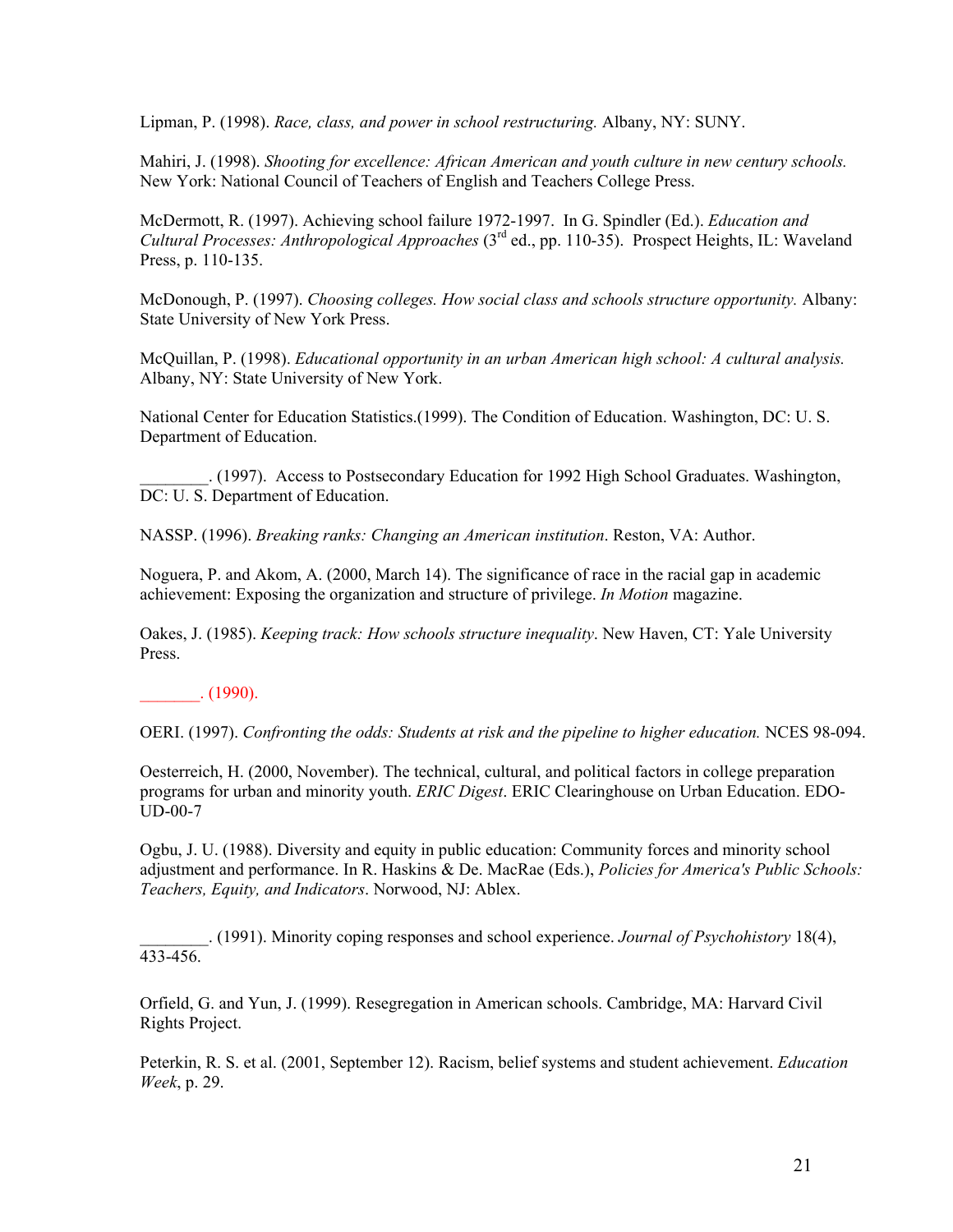Rist, R. (1979). *Desegregated schools: Appraisals of an American experiment*. New York: Academic Press.

\_\_\_\_\_\_\_\_. (2001). Student social class and teacher expectations: The self-fulfilling prophesy of ghetto education. In J. H. Strouse (Ed.) *Exploring Socio-Cultural Themes in Education: Readings in Social Foundations.* (pp. 176-202). Upper Saddle River, NJ: Merrill-Prentice Hall.

Rossi, R. J., and Stringfield, S. C. (1995). *Education reform and students at risk: Volume I: findings and recommendations.* Studies of Education Reform. Palo Alto, Calif.: American Institutes for Research in the Behavioral Sciences; and Baltimore, Maryland: Center for Research on the Education of Students Placed At Risk. ED 397 541.

Rumberger, R. (2000). *Who drops out of school and what can be done?* Paper presented at the Harvard University Conference on Dropouts, December.

Scherer, M. (1992). On Savage Inequalities: A conversation with Jonathan Kozol. *Educational Leadership* 50(4). Available online at http://www.ascd.org/readingroom/edlead/9212/scherer.html

Schmuck, P. A. (1993, October). Invisible and silent along the blue highway. In *Challenges & Changes: Strategies for Rural Education and Small Schools.* Proceedings of the Annual Rural and Small School Conference, Manhattan, KS, October 25-26, 1993. ERIC Document 370 736.

Schwartz, W. (2001, September). School practices for equitable discipline of African American students. ERIC Document UD-01-5.

Sherritt, C., and Basom, M. (1992, September). *Reflecting community diversity in the school.* ED 351299.

Spindler, G. (Ed.). (1997a). Transmission of culture. In *Education and Cultural Processes: Anthropological Approaches, 3rd Ed*. Prospect Heights, IL: Waveland Press, p. 275-309.

\_\_\_\_\_\_\_\_. (1997b). Why Have Minority Groups in North America Been Disadvantaged by Their Schools? In G. Spindler (Ed.) *Education and Cultural Processes: Anthropological Approaches, 3rd Ed.* Prospect Heights, IL: Waveland Press, p. 96-109.

Sprinthall, R.; Sprinthall, N.; and Oja. S. (1998). Educational psychology: A developmental approach.  $7<sup>th</sup>$ ed. Boston: McGraw Hill.

Steele, C. (1997). A threat in the air: How stereotypes shape intellectual identity and performance. American Psychologist, 52, 613-629.

Steinberg, L. (1996). Beyond the classroom: Why school reform has failed and what parents need to do. New York: Simon and Schuster.

Strouse, J. H. (Ed.). (2001). *Exploring socio-cultural themes in education: Readings in social foundations.* Upper Saddle River, NJ: Merrill-Prentice Hall.

U. S. Department of Education. (1998). *Yes, you can: A guide for establishing mentoring programs to prepare youth for college*. Washington, DC: Author.